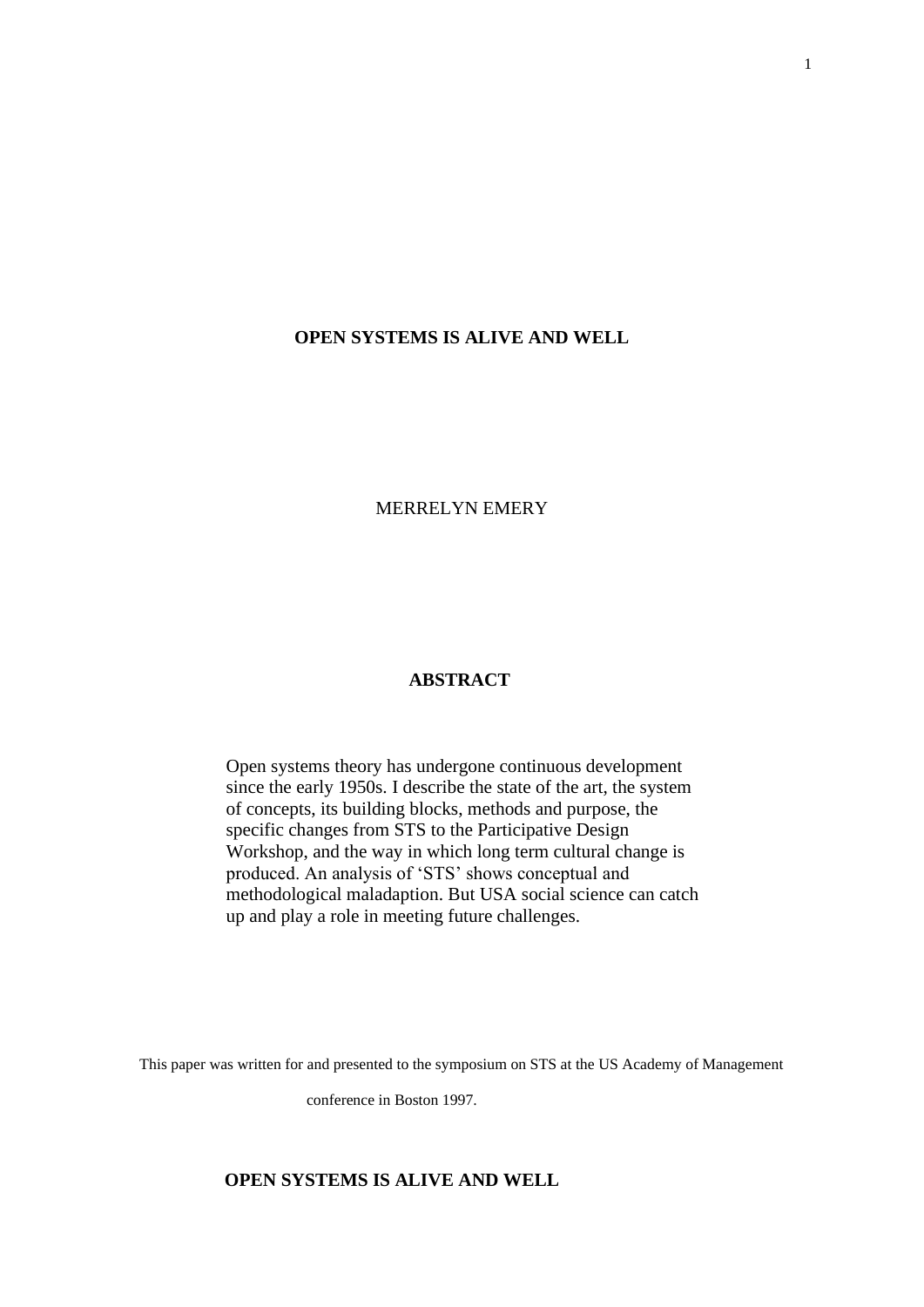The apparent outbreak of despair about 'STS' and resolve to revitalize it in the USA is welcome but somewhat misplaced. It assumes that the US has best thinking and practice in the area of open jointly optimized sociotechnical systems theory and practice. It doesn't. Open sociotechnical systems, jointly optimized and not, is a subsystem of open systems theory/thinking (OST) and this has been under continuous development in Australia since 1969. OST, otherwise known as the socioecological approach is an alternative to closed systems social science. Any social science question can be approached by either a closed system or open system perspective.

This paper briefly summarizes the current state of the art in open systems, conceptualizes the maladaption of 'STS' in the USA today and notes some major challenges facing us all. These do not include revitalizing 'STS'. Its time has long since gone. Systemic democratization now takes its place within a theoretical framework which is internally consistent, has considerable powers to explain and predict, and just as importantly, it works.

# **HISTORY OF OPEN SYSTEMS DEVELOPMENT**

The following brief history illustrates the lighthouses of OST's integrated conceptual and practical development and its breadth.

- 1938-9. The group 'climate' experiments three structures only authoritarian, democratic and laissez faire (Lippit & White)
- 1950. Incomplete open system von Bertalanffy
- 1951. First natural experiment leading to emergence of open sociotechnical systems (Trist & Bamforth)
- 1959. 'The characteristics of sociotechnical systems' (Emery F)
- 1960. First Search Conference (Trist & Emery)
- 1965. Completion of conceptualization of open system 'The causal texture of organizational environments' (Emery & Trist)
- 1966. 'The rationalization of conflict' (Emery F)
- 1962-7. Norwegian Industrial Democracy Project using the method now called STS in USA (Emery & Thorsrud, 1969, 1976)
- 1967. Experimental phase finished, diffusion phase begins. Organizational design principles (Emery F) **NOTE**: STS goes to USA and remains unchanged, minor variations only
- 1971. First Participative Design Workshop
- 1972. First Search Conference in Australia
- 1972. 'On purposeful systems' (Ackoff & Emery)
- 1973. First Industrial Relations Search
- 1973. Democratization begins in education system (Williams)
- 1974. First site agreement signed in Industrial Relations Commission
- 1974. 'Participative design in work and community life' (Emery & Emery)
- 1974. 'Planning our town' (Emery M)
- 1977. Second Industrial Relations Search
- 1976. Communications in DP1 and DP2 systems, etc 'A Choice of Futures' (Emery & Emery)
- 1976. 'Searching' (Emery M, Ed)
- 1976. DP2 in governance, the alternative to representative democracy 'Adaptive systems for our future governance' (Emery F)
- 1976. Systems alternative to factor analysis 'Causal path analysis' (Emery F)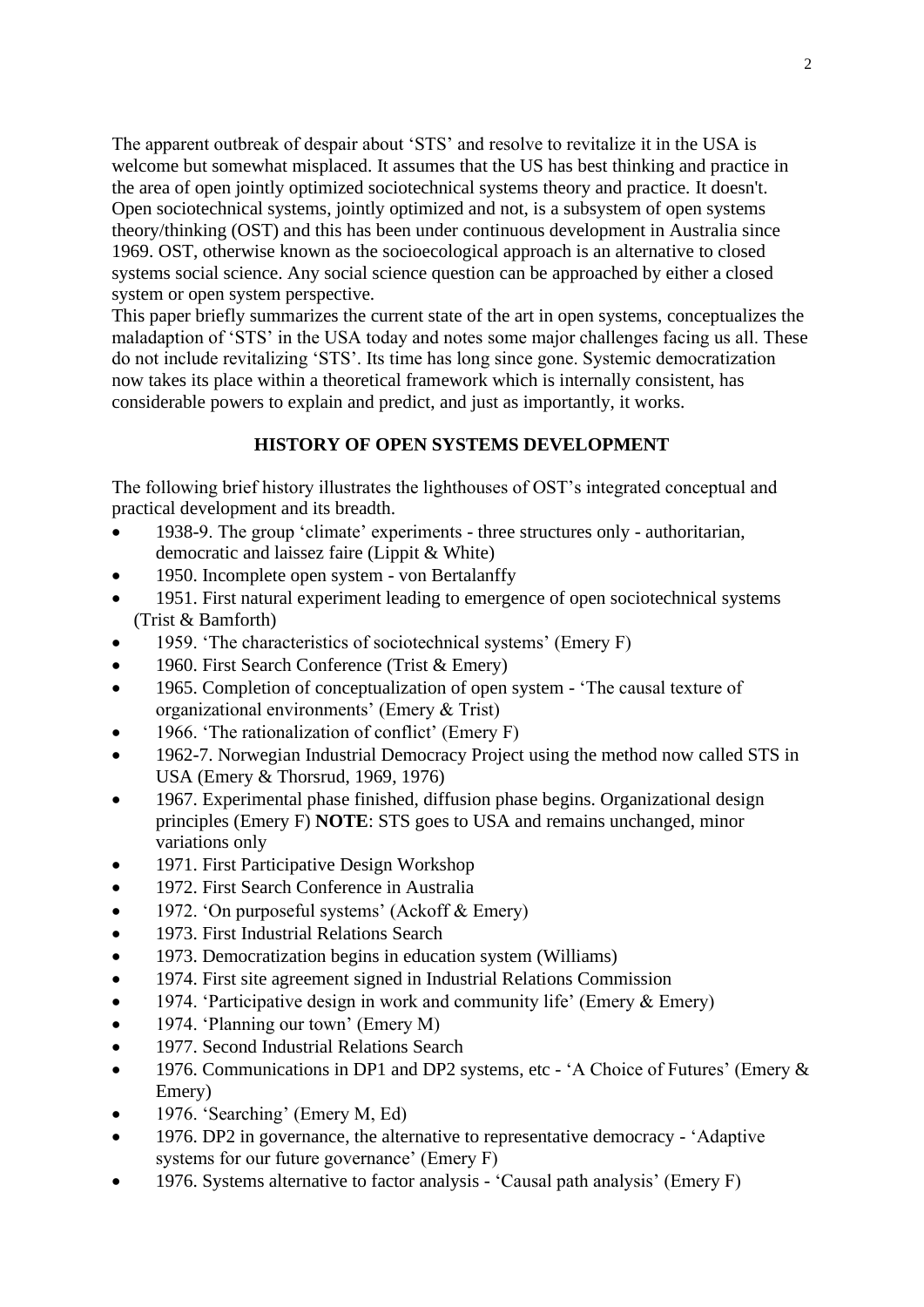- 1977. Reasons for emergence of Type IV environment (cultural revolution) 'Youth -Vanguard, victims or the new vandals?' (Emery F)
- 1977. Final conceptualization of ideals, active adaptive planning, etc- 'Futures we are in' (Emery F)
- 1978. 'Searching' published in USA (Emery M & Emery F)
- 1979. Self management in conference and course design (Davies A)
- 1980. Open, ecological learning vs closed system learning of abstract knowledge- 'Educational paradigms' (Emery F)
- 1982. Relation to economic systems etc 'Sociotechnical foundations for a new social order' (Emery F)
- 1982. Dynamic and behavioural implications of organizational design principles, mixed mode, multisearch, etc. 'Searching' (Emery M)
- 1983. First Accord signed between government and Australian Council of Trade Unions- 'Award Restructuring'
- 1984. 'Systems thinking and macro marketing' (Emery F)
- 1986. Role of the affect system in diffusion 'Towards a heuristic theory of diffusion' (Emery M)
- 1987. Democratization of university begins at system level (Treyvaud & Davies)
- 1988. The fifth, vortical, environment (Baburoglu)
- 1989. 'Participative design for participative democracy' (Emery M, Ed)
- 1989. Retroduction as alternative to deduction and induction- 'A logic of hyptheses' (Emery F)
- 1991. Concept of active adaptation completed in theory and practice the 2 stage model (Emery M)
- 1993. 'Participative design for participative democracy' (Emery M, Ed)
- 1994. Policy making in open systems (Emery F)
- 1994. Replaying Rio a blueprint for grass roots sustainable development (Emery M)

Most of the major areas of social science have been investigated. The repetition of titles indicates quantum leaps in our understanding.

# **THE STATE OF THE ART IN OPEN SYSTEMS**

The basis of OST is of course, the open system in environment and at the heart of open social systems are purposeful people. Our open systems social science has a clear purpose and some established means towards it. The big picture rests on some solid building blocks. This section starts with the building blocks of OST, overviews the system of concepts, its long term purpose and the translation of these into the two major methods, the Search Conference and the Participative Design Workshop. The specific changes in the shift from 'STS' to the PDW are described. The way in which the model produces cultural change is also included.

# **Building Blocks**

*A system* is defined by its system principle (Anygal 1941) which expresses the unique relation between the entity and the environment. Organizations may or may not be systems. *Environments* are defined as extended social fields with a causal texture (Emery & Trist 1965) where the properties of the extended social field affect the behaviour of all systems within it. This conceptualization provides both a conceptual and historical framework for cultural change and its fluctuating adaptivity.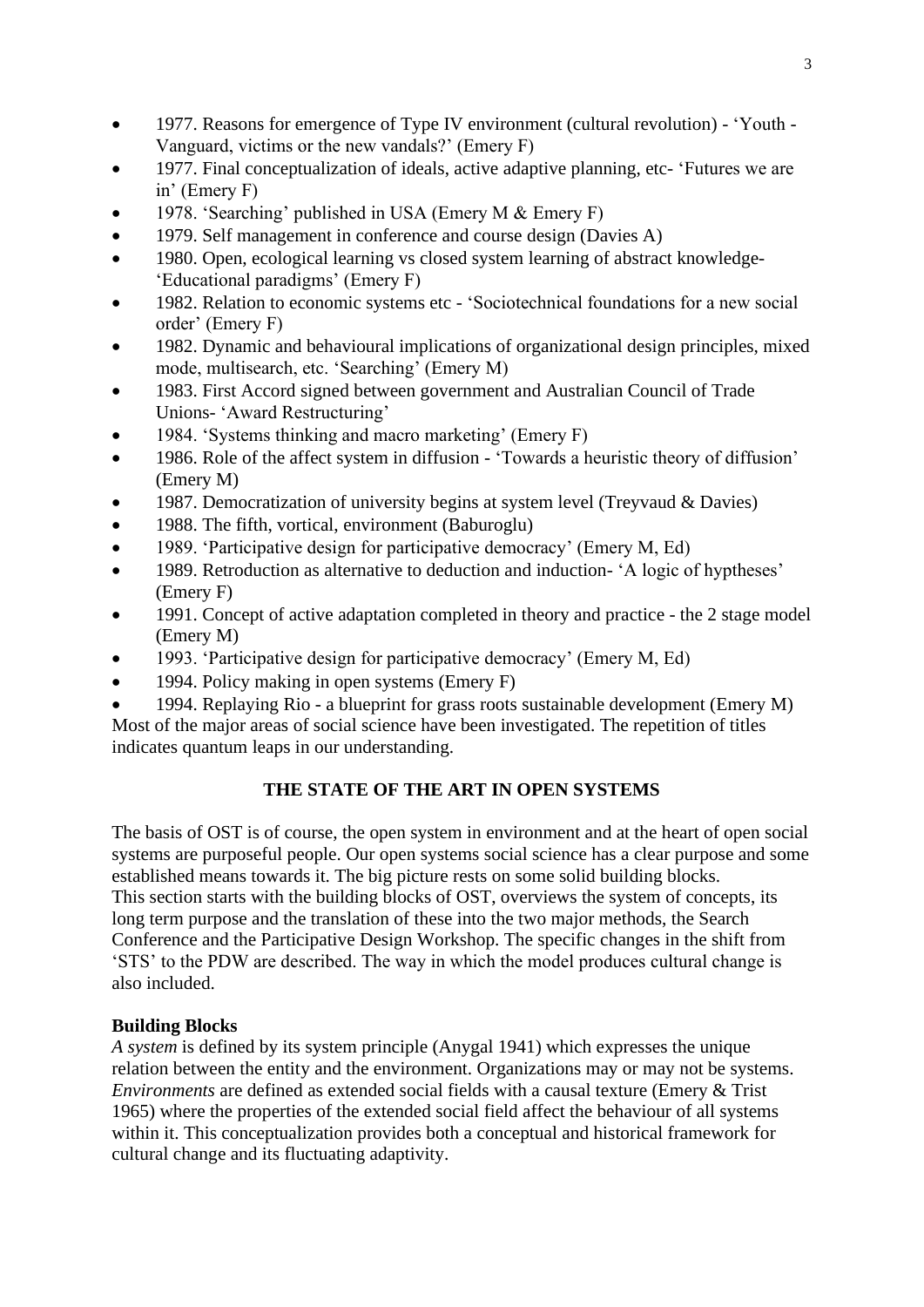*The open system* (Figure 1A) expresses the view that system and environment and their interrelations are mutually determining and governed by laws (L) which are able to be known. The function of a system (designated '1') acts upon the environment (designated '2') This is the planning function  $(L_{12})$ . Environment acts upon the system and is known to us through the function of learning  $(L_{21})$ .  $L_{11}$  and  $L_{22}$  express the intrinsic nature of the system and environment respectively. The laws that govern them are implicitly learnt about in the Search Conference.

*Directive correlation* also expresses the mutual shaping of a system's behaviour and its environment towards an adaptive goal. In the directive correlation mode1 (Figure 1B), it is a necessary condition for the subsequent occurrence of a certain event or goal that two or more variables, environment and system, should at a given time be in exact correspondence or in an adaptive relationship. The environment and system are directively correlated with respect to the goal and the starting conditions (Sommerhoff 1969), that is, system and environment are correlated in terms of direction. They are acting to bring about the same state of affairs from the same starting point.

From the original condition at  $t_0$  which consists of the system and its environment, both system and environment are making changes at  $t_1$ . These result in a new set of conditions consisting of a changed system and a changed environment at  $t_2$ . In the case of Figure B the changes are directively correlated and, therefore, adaptive. There are of course, an infinite number of cases in which system and environment are not directively correlated and, therefore, stand in a maladaptive relationship.



**Figure 1. The Models of Open System and Directive Correlation**

The two critical differences between the two models are that:

- 1. the open system is a picture of a point *in time* with change expressed through learning and planning while the directive correlation is a picture *over time*, and
- 2. the open system includes adaptive and maladaptive relations while the directive correlation expresses precisely when adaptation is or is not occurring.

People are taken to be *open, purposeful systems* who "can produce (1) the same functional type of outcome in different structural ways in the same structural environment and (2) can produce functionally different outcomes in the same and different structural environments." They display **will** (Ackoff & Emery 1972: 31). By constantly acting as active, responsible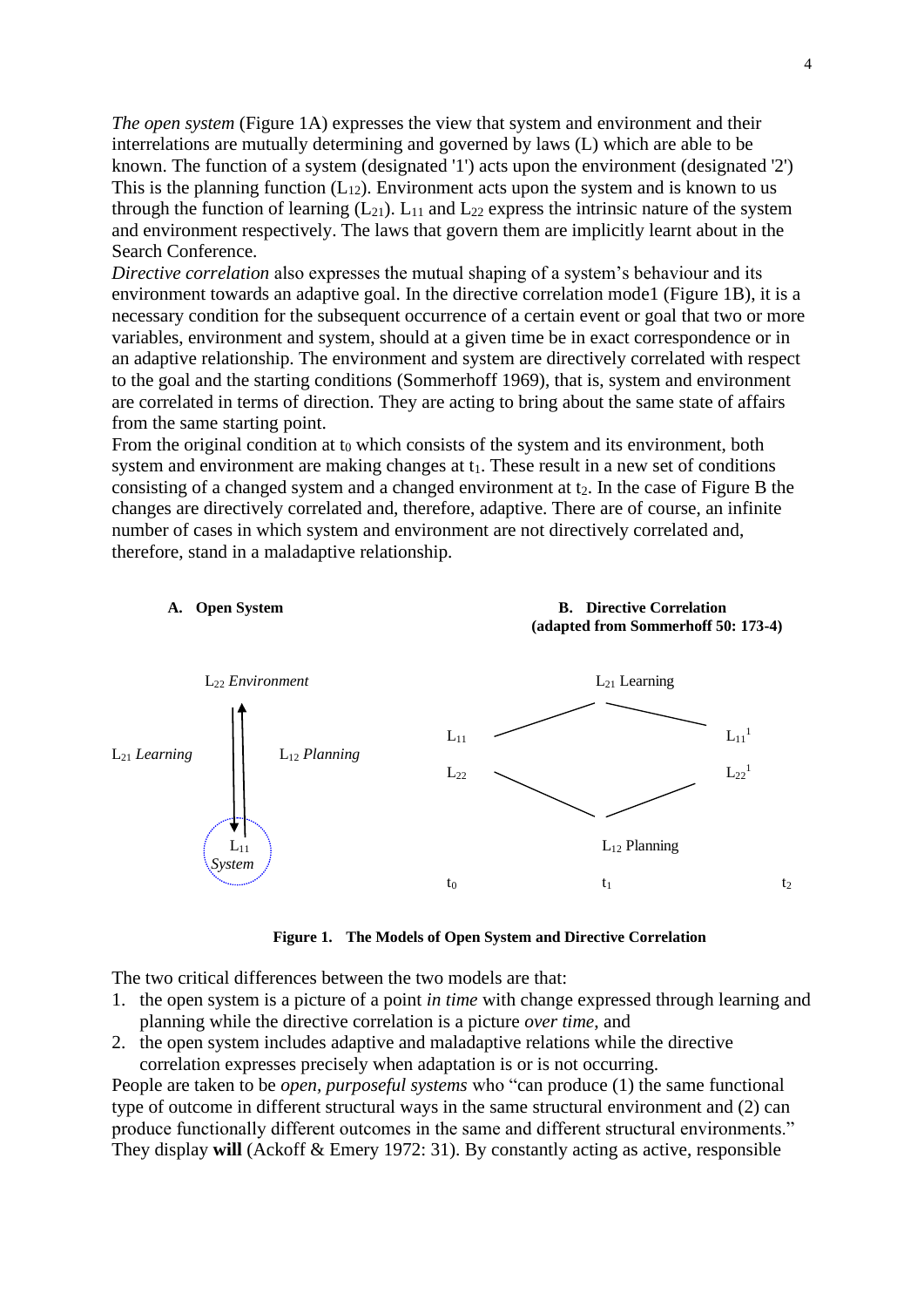agents, not simply helpless powerless reagents (Chein 1972: 6), they change the environment. The current environment is a result of the will and power of the people (Emery F 1977). While people as one arm of the basic directive correlation display will and act on their environment, they are also acted upon by that environment. They are part of the whole whether they like it or not. Mental health is "the capacity both for *autonomous expansion AND* for *homonomous integration*". (Angyal 1965: 254) No person is an island. 'Autonomous' means governed from inside. It is a concept of purposeful activity, a general systemic direction towards expansion through coherence. But "life is an autonomous dynamic event which takes place *between* the organism and the environment" (Angyl: 48, my emphasis). Autonomy without corresponding homonomy actually restricts and inhibits personal growth. Focusing simultaneously on the environment  $(L_{22})$  and system  $(L_{11})$  creates the potential for balance.

People are not limited to being purposeful, however. They have the *potential for ideal seeking.* As purposeful systems they can be confronted by choice between purposes and they may choose outcomes which are endlessly approachable but unattainable in themselves (Emery F 1977: 69), springing from our capacity for potential directive correlation (Sommerhoff 1969), to *imagine and expect***.** These outcomes are the ideals. The ideals are *homonomy***,** a sense of belongingness and interdependence; *nurturance,* cultivating and using those means which contribute to the health and beauty of the whole and

all its parts; *humanity*, expressing what is fitting and effective for us as people; regarding people as superordinate to institutions and materialism; *beauty***,** that which is aesthetically ordered and intrinsically attractive.

#### **Design Principle 1 (DP1) Design Principle 2 (DP2) No Design Principle**

Called: *Redundancy of Parts Redundancy of Functions Laissez-faire*



### **Figure 2. The genotypical design principles plus their absence**

*The two organizational design principles***.** The first (DP1) is called 'redundancy of parts' because there are more parts (people) than are required at any one given time. Its critical feature is that responsibility for coordination and control is located at least one level above where the work or planning is being done. DP1 yields a supervisory or personally dominant hierarchy. The second organizational design principle (DP2) is called 'redundancy of functions' because as many skills and functions as possible are built into every person. Its critical feature is that responsibility is located where the work or planning is being done (Emery F 1967; Emery M, 1993). DP1 actively deskills and demotivates (Emery & Emery 1974).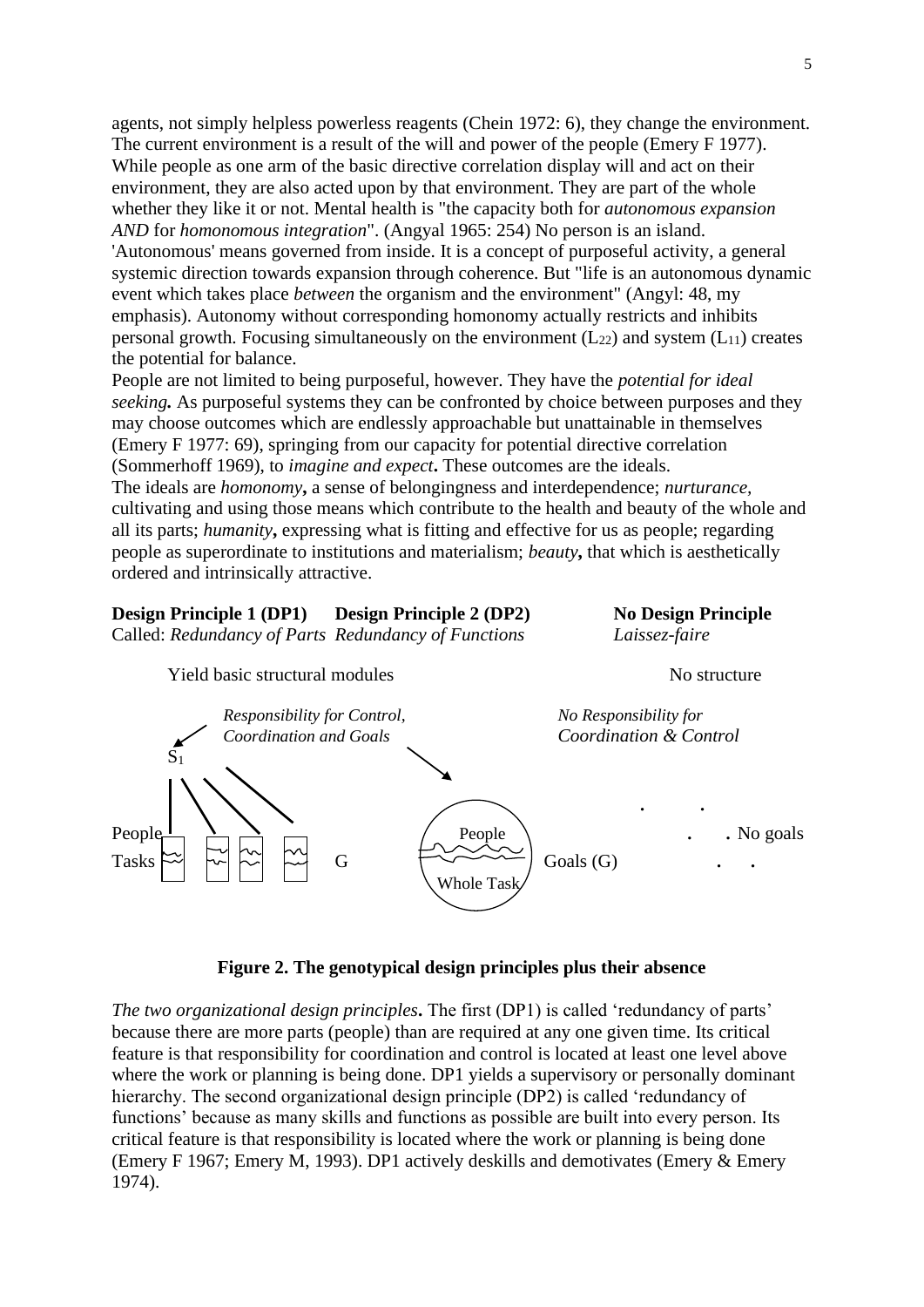The version of DP2 in Figure 2 is appropriate when multiskilling is possible. When multiskilling is not possible, the basic module must be modified as illustrated by a group at the strategic, policy level (Figure 3):



### **Figure 3. When multiskilling is not possible**

In the variation of DP2 in Figure 3, control and coordination are split with control remaining with the individual while there is still shared responsibility for coordination and section goals. It is applicable for any setting involving specializations or transdisciplinary research, diversified management groups, some project teams etc.



**Figure 4. DP2 for unstable activities**

The form of DP2 in Figure 4 can be used for sections of an organization or whole small organizations. There may also be one or two multiskilled groups operating in the same section or organization doing clerical work for example. All forms mix and match.

Note: There are no team leaders, coaches or trainers (TLCs) in a DP2 structure. There may be one or more self managing groups of resource people to train in the short term. They are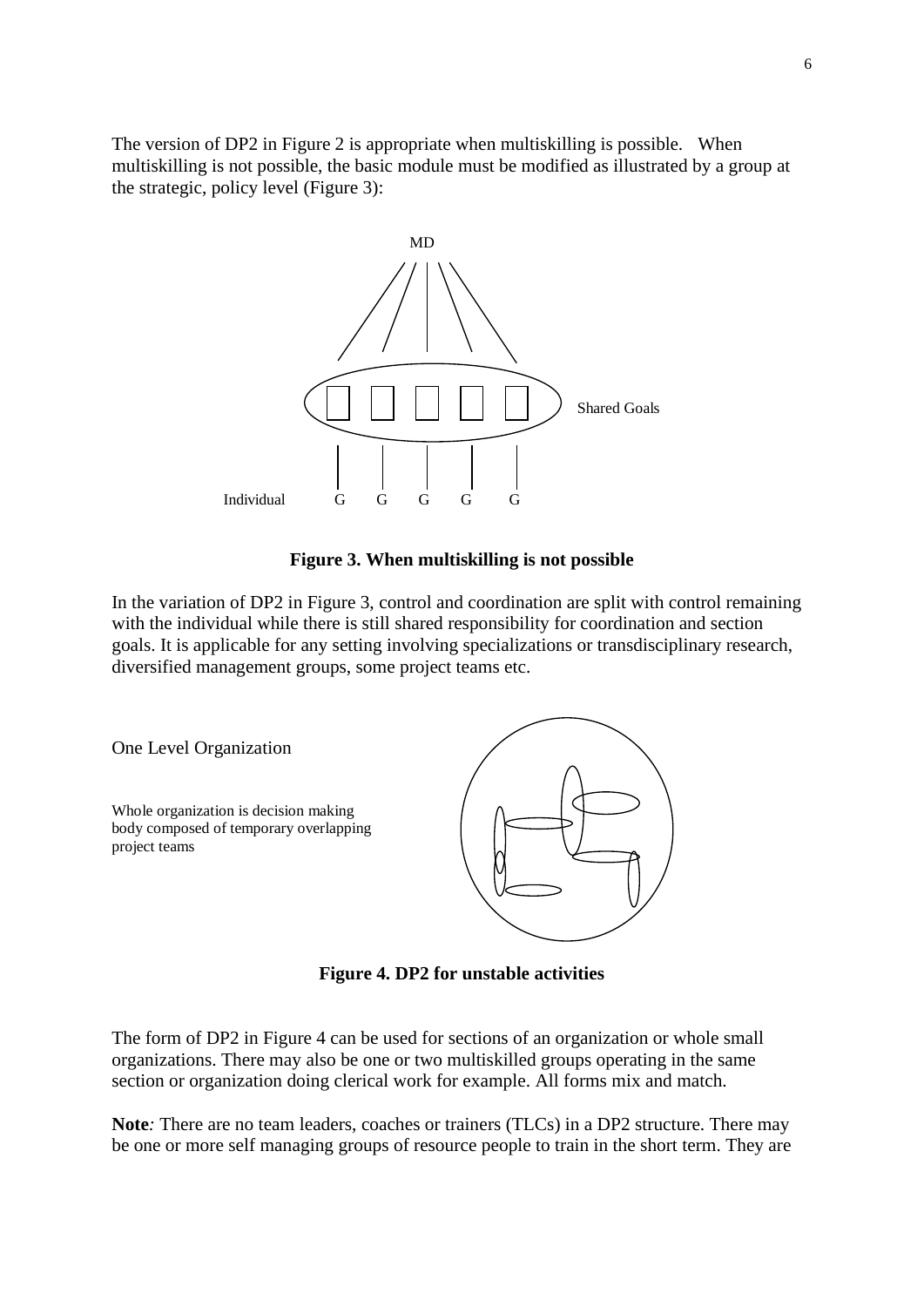not a separate level of management. A more detailed description of the operation and effects of the design principles is given in Emery & Emery, 1974.

The changes involved in change of design principle are systemic and will ultimately require the redesign of virtually all subsystems because these have been designed for DP1 structures. The most obvious is that career paths must change to a pay for skills held system and old classification systems don't work either, nor do individual performance systems.

Within DP1 structures, errors amplify (Emery F 1977). Not only are people not able to set their own goals and challenges, the structure also militates against them getting accurate and timely feedback on performance. These organizations cannot, therefore, be environments for learning. DP2 structures, however, provide for all basic psychological needs including being able to learn and go on learning. They attenuate error over time and, therefore, only DP2 produces a *'learning organization'*, "structured in such a way that its members can learn and continue to learn within it" (Emery M 1993: 2). There is no implication here that organizations can learn.

The design principles operate at all levels and sectors of society. They underlie the nature of political or governance systems in the same way as the structure of single organizations. Representative political systems derive from DP1. DP2 alternatives, participative democracies, have existed and currently exist.

*Ecological learning* comes from our inbuilt adaptation to our world and our ability to immediately and directly extract meaningful knowledge of it (Emery F 1980). This perceptually based learning applies to human behaviour as well as the physical environment. When placed in DP1 structures which inhibit their potential, people directly perceive this and make and act upon 'group assumptions' (Bion 1952, 1961) about what must be done to ameliorate the effects. These further paralyze communication and learning. In DP2 structures which maximize opportunities for development, people adopt the *'creative working mode'***,** become cooperative and task oriented which promotes communication and learning towards shared purposes.

We accept the *joint responsibilities* of social science - to help improve the human condition as well as adding to social science knowledge. We, therefore, use the *collaborative mode* which occurs with DP2, based on the  ${}^{A}x^{B}$  model, not the academic or consultative (Emery F 1977) which flow from variations on DP1. This ensures that our theoretical developments work.

Our development is explicitly based in the *world hypothesis of 'contextualism'*. Its basic working hypothesis is that there is a whole changing over time and that we know it through a series of historic events within the changing context of the whole. World hypotheses are simply systems of assumptions flowing from root metaphors, i.e. they are hypotheses about how to approach the world. The other three adequate hypotheses assume a closed and static system. Most relevant here are 'mechanism' which assumes that everything is and works like a machine, and 'organicism' based on constant integration of data into wholes. Mechanism springs from the assumption of a closed, static mechanical universe and consequently views people as goal seeking within closed systems generally (Wertheim 1995). Theories of learning based on mechanism assume a fragmented perceptual or sensory system from which it is difficult to conceptualize the production of fully meaningful knowledge, particularly abstract knowledge. Within mechanism, there is a place for everything with everything in its place. Rather than flexible structures within open systems, there is rigid unchanging dominant hierarchy, the expression of DP1. People are viewed as only goal seeking and unable to extract meaningful information about their world. When people become prisoners within these systems, they gradually become unable to make the purposeful creative effort required to affect the nature of their extended social field. If they cannot do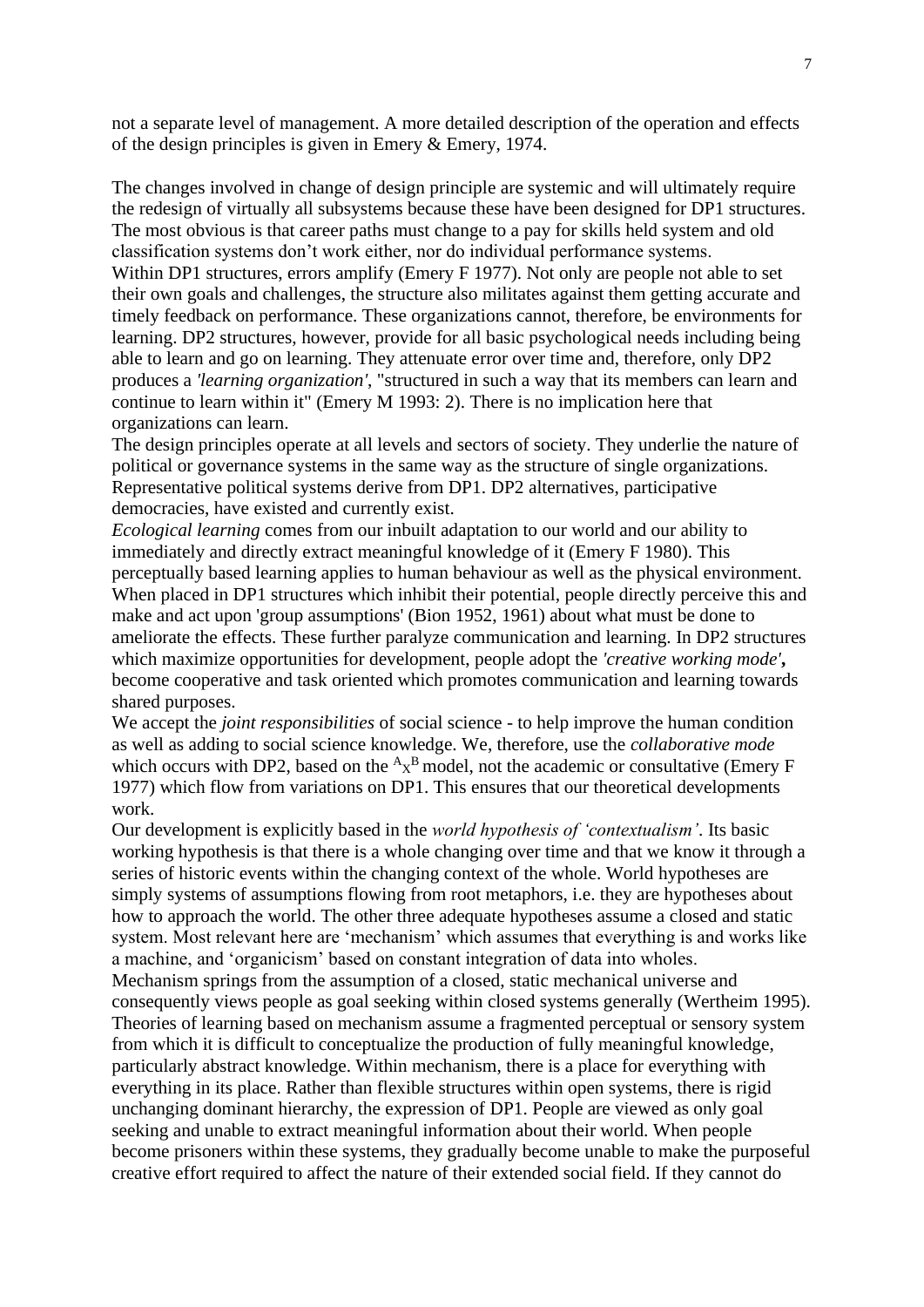this, they cannot bring this field under their control in such a way as to preserve the health of people-in-environment. Mechanism precludes active adaptation. So too does 'organicism' which is currently manifesting itself in a rash of mystical theories such as self organizing universes.

The integrated system of concepts which are subsumed under contextualism lead to the possibility of active adaptation. If all systems are open to their environment and if the people within them can directly extract meaningful information from, and learn about it, there is constant change and the possibility of purposefully designed change. If human systems are structured on DP2, the learning and creativity of their members is enhanced. Even the most complex ecosystem can be subjected to intensive learning towards creating an adaptive and mutually beneficial relationship between system and environment. Therefore, both in theory and in practice, we can only sensibly explore and establish active adaptation within the world hypothesis of contextualism.

#### **Overview and Purpose**

Adopting the world hypothesis of mechanism suppressed our group life and capacity for ideal seeking, reducing our collective purposefulness and ability to work adaptively with our extended social field. Its many legacies include the widespread introduction of DP1 in which people are treated as cogs in a machine. This design principle has affected every institution and facet of our lives. The epoch of mechanism created what is known as the Type III environment, a disturbed reactive environment characterized by competition. Its life expectancy in the West was inevitably short lived as it conflicted with predispositions to the earlier Type II environment, the most long lasting and adaptive option yet tried by the human race, in all ways different to the Type III. The Type II, called placid, clustered, was characterized by cooperation at all levels. Figure 1 shows that while the concepts are pure, the reality of transitions is that there will be remnants of previous epochs carried through into the new. The old learnings from this time are being rediscovered. These learnings have a common core which amounts to a culture, described here as associative, joyful and wise, a new form of Type II.

But since about 1955 we have been living in a new environment, the Type IV, which is the result of the unintended consequences of mechanism, a breakdown of its assumptions and structures. People have reacted to the Type III environment, increasingly taking things into their own hands (Emery F 1977a). They are sorting out their values and the Type IV environment is characterized by rapid value shifts and discontinuities. It is an intrinsically dynamic environment which induces *relevant uncertainty*. This makes it unpleasant and unhealthy. There has been a growth of maladaptions, particularly dissociation and superficiality (Emery F 1977b), indicating reluctance to engage at a meaningful level. Obviously just simply reacting to this Type IV will exacerbate its nature and effects. Some have trod this path, attempting to reassert the authority of the mechanistic way. But some have accurately intuited adaptive moves and over time, these trends have also strengthened. The mix of opposing trends has created even greater uncertainty within the field itself. Clearly deliberate interventions to create adaptation out of maladaption must carefully elevate them as a unitary phenomenon above the confusion in the field. Fortunately there is evidence that they can achieve adaptation and a new cultural way. In terms of cultural history, therefore, our work is framed against the sequence shown in Figure 5.

**Purpose of OST.** Figure 5 provides the context for the long term purpose of OST (Figure 4). It is to change the current fast changing environment characterized by high relevant uncertainty to a more stable one through cultural change at all levels.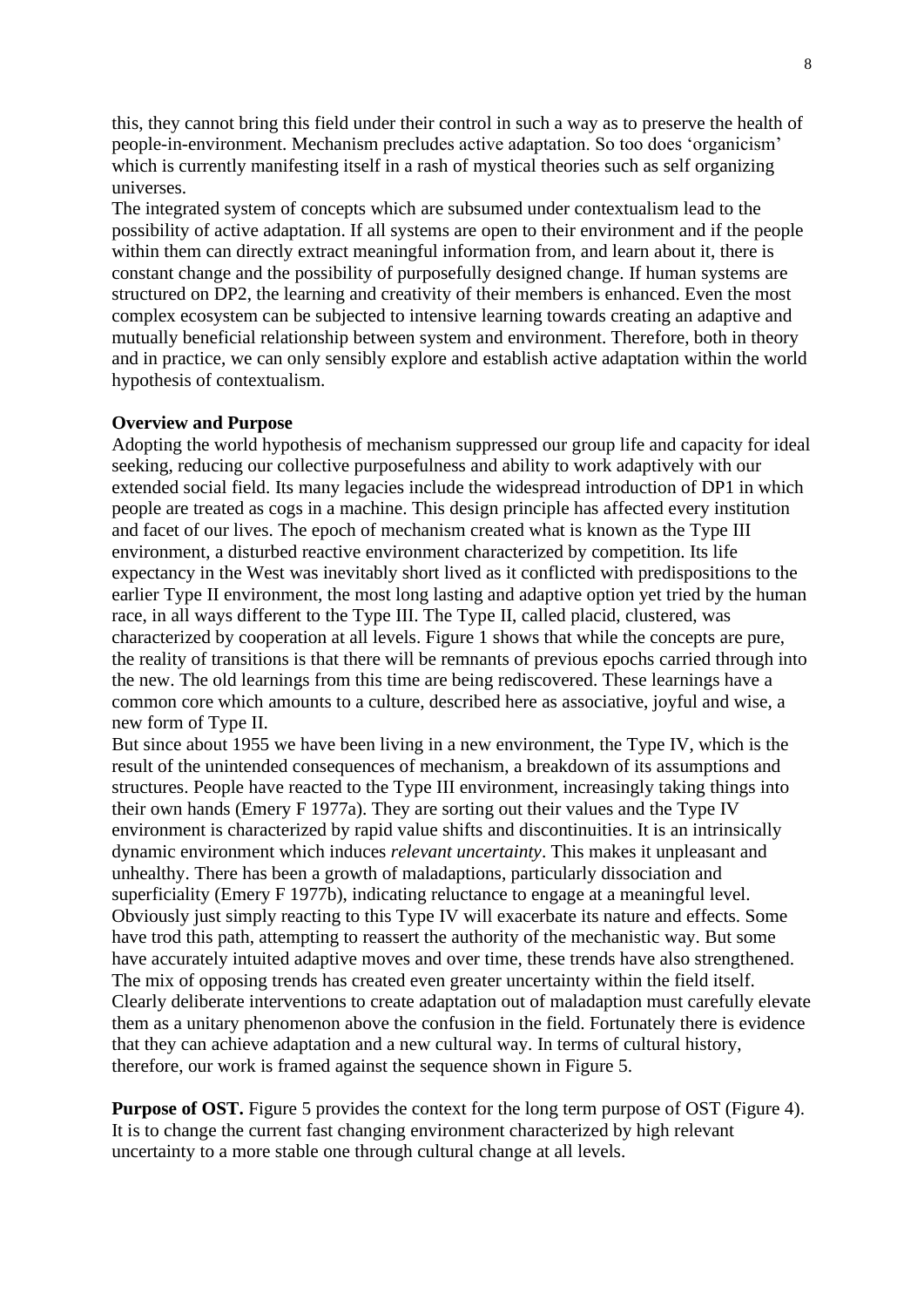

Where # means DP1 and teaching abstract knowledge, \* means DP2 and Ecological Learning

#### **Figure 5. Environmental Texture and Cultural Change Over Historical Time**

To shift this environment requires the creation and maintenance of an *active adaptive culture* which I describe as 'associative, joyful and wise'. Within this culture, people are creative and motivated to diffuse their culture. To do this, they require conscious, conceptual knowledge. We are aiming for an end state, *participative democracy***\***, where *all* entire systems are and want to be purposeful and responsible, continuously learning and practicing active adaptation within this more stable environment. (The convention we have adopted is that PD stands for participative democracy and PDW stands for the Participative Design Workshop). Socioecological means 'people in environment' and active adaptation is being in a constant state of purposeful change appropriate to both the nature of people and a continuously changing environment. Learning and dynamism are inherent to open systems.



### **Figure 6. The 2 Stage Model for Active Socioecological Adaptation**

The 2 stage model expresses the complete concept of active adaptation in practice. There are two parts to active adaptation, between system and environment and internal to the system. There is a reliable, carefully designed method for each part (Emery M, 1999).

#### **Major Methods**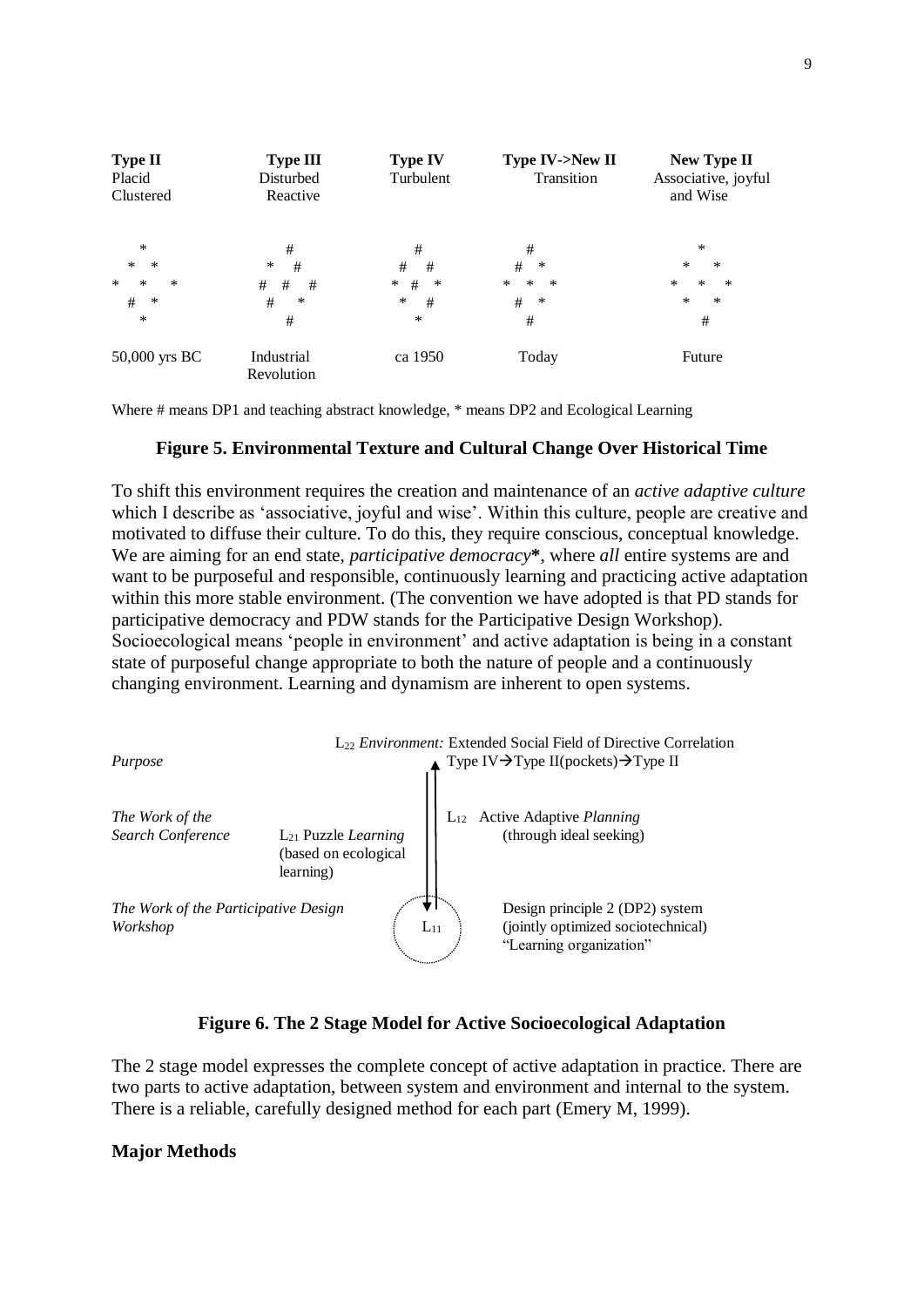If OST is to fulfill its purposes it must in every way treat people as defined above. Our methods, therefore, encourage people to act purposefully to create and take responsibility for their own futures, express ideals through all their systems which they must be able to design as learning planning communities, functioning as and providing an experience of, and learning for participative democracy.

The Search Conference (SC) establishes an active adaptive relationship between the system and the environment through the creation of a new system principle. The system principle is contained within the new set of strategic goals, the Desirable Future of the system. The Search uses our inbuilt capacity to directly extract meaning from the environment and creatively combine that meaning with our ideals. It answers the question 'where and what do we want to be in year X?'

The Participative Design Workshop (PDW) produces an active adaptive (DP2) system, one in which all people are responsible and motivated to produce quantity and quality, and who know how and why to maintain it. Unless the system affords the learning and support for learning that is required for implementation of the system principle, the work of the SC will ultimately be wasted. The PDW, therefore, answers the question 'how do we organize ourselves to ensure that we reach our Desirable Future?'

While the methods are complementary, they are totally different in their design and management. Both require preparation and planning and detailed attention to their introduction and design in any particular organization, community or system more generally. The better the preparation, the better the outcome. These are not trendy recipes but flexible methods designed to make lasting change based on tested principles. Every aspect of their design and management has been researched in order to make them highly reliable. *The Search Conference***.** A Search is a carefully designed integration of external and internal structure and process which function to provide for the practice of ecological learning. Each of the major theoretical frameworks are translated into practice and integrated to form an internally consistent whole.

The external structure (design) of the SC is a translation of the open system into practice (Figure 7). The content consists of learning about (and also learning how to use) the environment ( $L_{22}$ ) and system ( $L_{11}$ ), and integrating them for active adaptation between changing system and the changing environment. The process consists of integrated learning  $(L_{21})$  and planning  $(L_{12})$ .

The SC is designed and managed on DP2. There is a strict division of labour between the participants who take responsibility for the work and the outcome, and the SC manager(s) who take responsibility for the design and management of the learning process and environment. Duration is usually 2 days and 2 nights.

Searching for a better world via mutual adaptation of environment and system can only be valid when the environment is consciously perceived and known. The Search Conference is the method which specifically features the  $L_{22}$  as a critical component of making adaptive change through strategic planning and related activities. Without this major feature or even with a token inclusion of it, an event or method really isn't a SC. Above all else, it was the inclusion of the  $L_{22}$  which originally marked the SC as unique and still distinguishes it from many other methods of planning. Phase 1 of the SC collects data about the  $L_{22}$ , analyses and synthesizes it into Desirable and Probable Futures. Phase 2 deals with the  $L_{11}$  through a history session, an analysis of the system today and building on that, a creation of the Desirable System. Phase 3 integrates the learning from phases 1 and 2.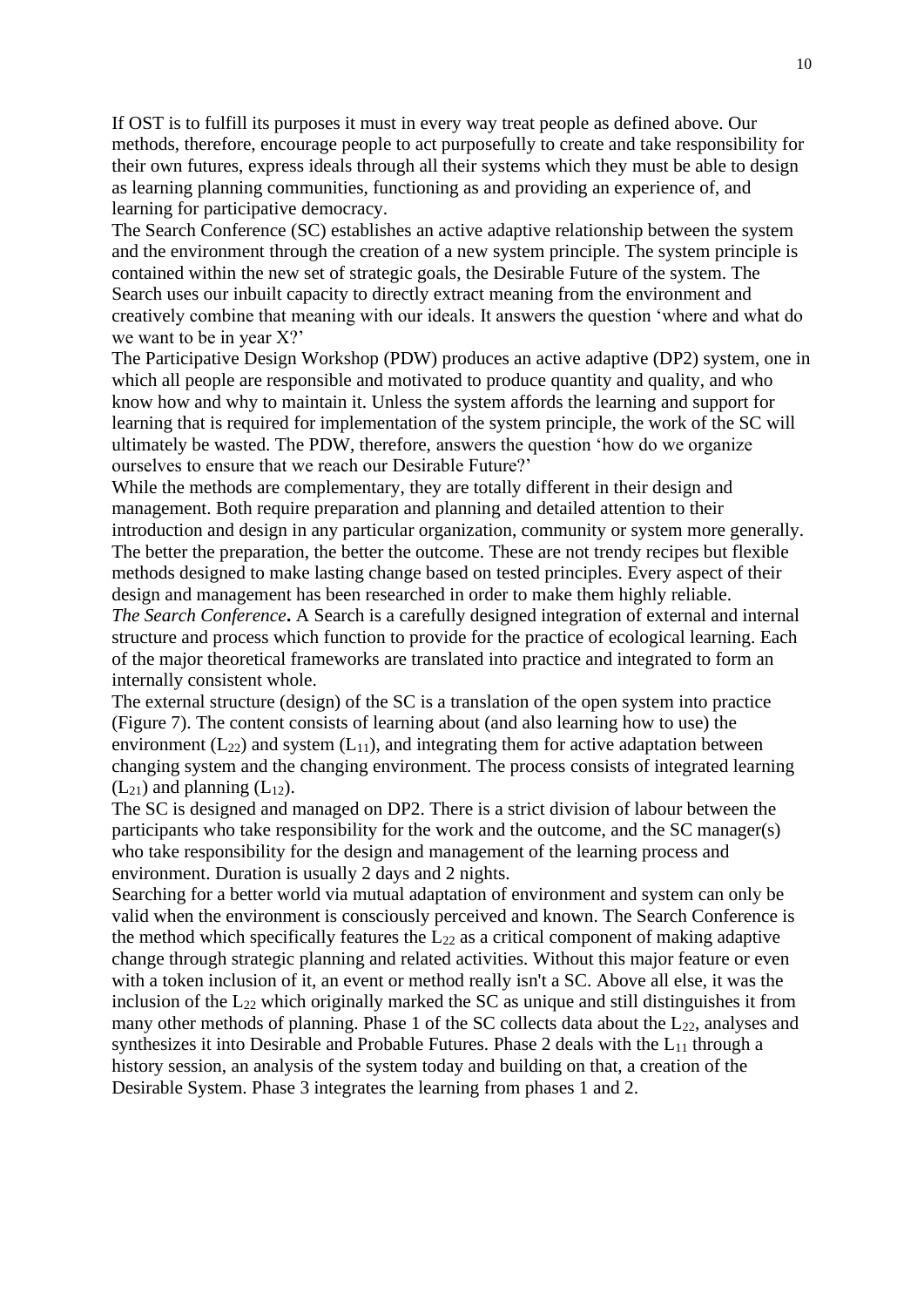

**Figure 7. Schematic Design of 2 Stage Model**

The Search uses *puzzle learning* which is the appropriate form of learning for a Type IV environment where ends cannot be assumed. The analogy is the jigsaw puzzle where the next piece is determined by the shape already on the board. By contrast, problem solving assumes an end point.

For learning (L21) people use their perceptual abilities of *figure ground* relations and their *reversals* (Koffka, 1935). We can recognize an object as a figure on a background and a background as an object, and make reversals in this figure ground perception. This is a critical concept for learning about and planning in relation to the extended social field  $(L_{22})$ . This ground is brought into focus as figure. The most effective method for enhancing this ability to see the environment as figure is to focus on the *embryos of social change* (Emery F 1967). These are the emerging systems which may indicate value shifts and develop into major social movements. Identifying these embryos and keeping an eye on them is a powerful form of preparation for change and adaptive responses.

Through these two practical concepts, the  $L_{22}$  becomes the figure of creative learning. Then the intrinsic character of the system becomes the figure. Through this process of figural reversals, the learning/planning process produces powerful learning about system-in-field transformation.

The external structure shown above is schematic allowing for great flexibility. Each SC is custom designed, from the above irreducible minimum. For example, there may need to be a 'task environment' which lies between the  $L_{22}$  and the  $L_{11}$  (Williams 1982), sometimes a Most Probable Future of the system needs to be included. The design is a carefully researched plan, not a linear program. As its purpose is to build a *community*, as much work as possible takes place in the large, community, group. Small group work is used only to speed work up, put in detail and validate conclusions. The SC is a wholistic method for whole people. It generates feelings of excitement and joy. Without the energy generated by these positive affects, there is no diffusion (Emery M 1986).

Similarly, strategic planning in a Type IV environment must be done by the people who have to live with the consequences of the plan. When people plan and take responsibility for their own future which embodies their deepest selves, they often make radical change. This gives the lie to the saying that people fear and are resistant to change. They are fearful and resistant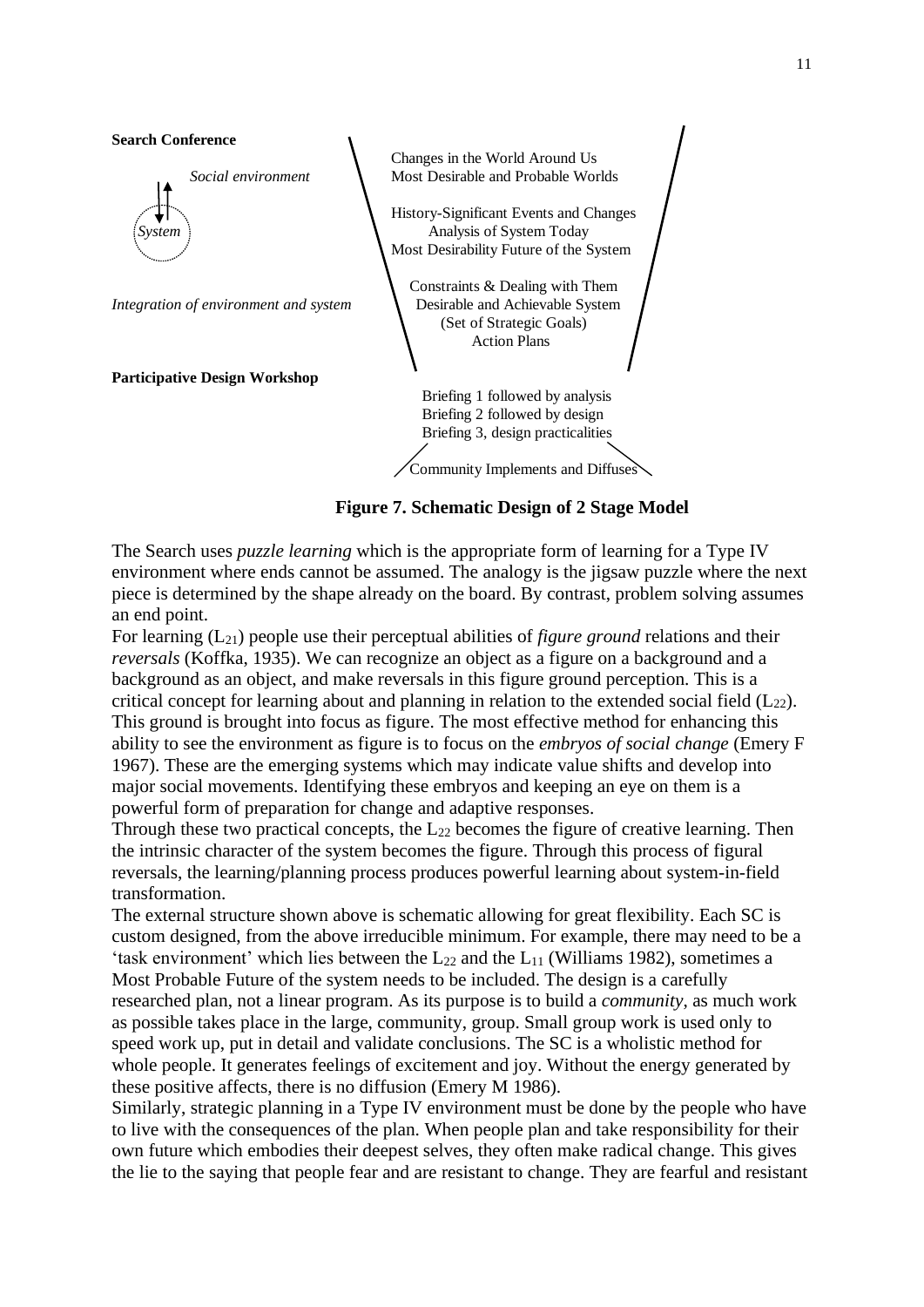only to change which is imposed upon them. Because of relevant uncertainty, planning must use the *strategy of the indirect approach*. This, the oldest strategy in the world, entails manoeuvring, constant monitoring of the environment and constant active adaptation. Every aspect of the SC as environment for creative work and learning has been researched. It incorporates management of *the conditions for influential communication* (Asch 1952), and prevents outbreaks of the *basic group assumptions* (Bion 1952; 1961). It uses the *rationalization of conflict* (Emery 1966) to reinforce the above and maximize task orientation

and community building. SC managers must understand the theory.

For the highest probability of successful implementation, we recommend that there is a PDW at the end, modified for design rather than redesign, so that you avoid the risk of lapsing back into DP1 during implementation. Setting up committees and other forms of DP1 organization guarantees drops in energy, motivation and action.

The *outcomes* of the SC are:

- 1. an adaptive system principle
- 2. people who:
- want to make the changes they have planned,
- understand how to monitor the environment and deal with its changes and
- can adjust their strategic goals, priorities and action plans as necessary, and

• have the excitement, energy and knowledge to involve others to spread the process There are variations on the SC such as a series of SCs with an 'integration event' and a multisearch.

If your organization already has a set of strategic goals appropriate for active adaptation and your people already know how, and are committed, to monitor external change and change to maintain adaptation, you do not need a SC. Go straight into internal redesign of the system. *The Participative Design Workshop***.** The PDW is a workshop with the single purpose of changing the genotypical organizational structure from the first design principle (DP1) to the second (DP2), designing back in the human dimension of work which is summarised by the six psychological requirements of productive activity. These criteria are the *intrinsic motivators* (Emery & Thorsrud 1969).

The *six criteria* are:

- 1. Elbow Room, autonomy in decision making
- 2. Continual Learning for which there must be
	- a. ability to set goals
		- b. accurate and timely feedback
- 3. Variety
- --------------------------------------------------------- 4. Mutual Support and Respect
- 5. Meaningfulness which consists of
	- a. doing something with social value
	- b. seeing the whole product or service
- 6. A Desirable Future

The first three criteria must be optimal for each individual. The second three exist within the climate of the organization itself. They are things you can never have too much of. The criteria are measured in the first stage of the PDW to analyze the effects of the current structure on its people. A DP2 design maximizes them.

Structural redesign is not about 'doing teams'. We are talking about a series of workshops which will give you an elegant *system* with a very flat *non dominant hierarchy of functions* with people at every level being responsible (and accountable) for a comprehensive set of measurable goals. We are talking about changing the *formal legal structure* so that this replaces the master-servant act which is the default option for our organizations.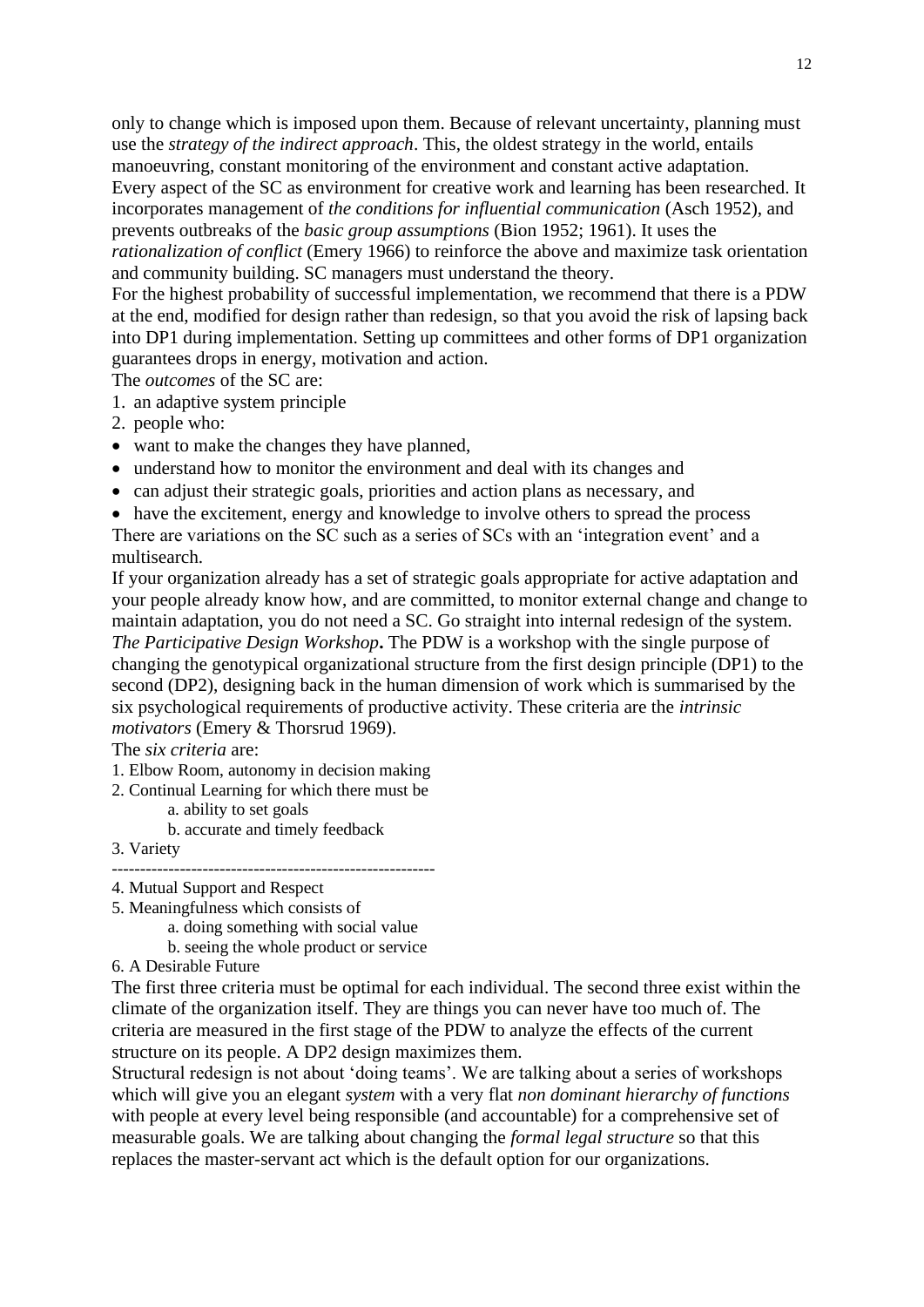The comprehensive set of goals includes social, environmental and other goals as relevant, as well as production goals. 'Measurable' means they all have numbers on them, eg. x cans of peas per unit time with y quality specifications. These are all negotiated and agreed so that collectively, they move the system towards its strategic goals.

*Total systemic redesign* usually takes place in two (2) stages. In stage 1, people from a natural section of the existing structure, at least the bottom two levels, work together to redesign their section of the structure. When all of these stage 1 redesigns have been done, there is a workshop to redesign the top 2 or 3 levels and also integrate the bottom up designs into a coherent structure. There may, however, be better overall organizational configurations and in these cases, we recommend a stage 2. Once DP2 is working in the current design, people from all over the structure come together and redesign the macro structure. Because people already understand DP2 working and will want to be involved, this 2 stage process while longer in time, avoids the disruption associated with other options.

As with the SC, there is preparation, planning and design work to be done prior to initiating the workshops.

The *basic design of the PDW for redesign* is as follows:

#### **Phase 1. Analysis**

*Briefing 1 - Design Principle 1*

Groups complete matrix for 6 psychological requirements of productive activity. Groups complete matrix of skills available.

Reports and diagnostics.

### **Phase 2. Change**

*Briefing 2 - Design Principle 2*

Groups draw up work flow.

Groups draw up organizational structure and redesign it.

Reports.

## **Phase 3. Practicalities**

*Briefing 3 - What Is Required to Make the Redesign Work* Groups spell out :

- a comprehensive set of measurable goals.
- training requirements (from skills matrix).
- other requirements, eg. mechanisms for coordination, changes in
- technology, etc.
- the basis for designing career paths.
- how the redesign improves scores on the 6 criteria.

The first phase is an analysis of what currently exists, phase two makes the change and phase three covers all of the practical matters which accompany the systematic change and ensure its effectiveness in practice.

In phase 1, the PDW manager does a briefing on the 6 criteria, DP1 and its consequences. The participants then analyze the effects of the existing structure in terms of human motivation and current distribution of skills. (DP1 structures deskill over time.) In phase 2, the manager covers DP2 and its consequences and the DP2 structures appropriate for specialist as well as potentially multiskilled self managing organizations. Participants briefly draw up the workflow through their section of the organization to ensure that everyone knows what happens in the section as a whole and where critical decisions about control and coordination are made. They then draw up the formal legal structure of their section and redesign that structure. When they have the best possible DP2 structure, they move on to phase 3.

In phase 3 they do a first draft of the goals which will control the work of that section or the groups within it, work out their detailed training requirements and anything else required to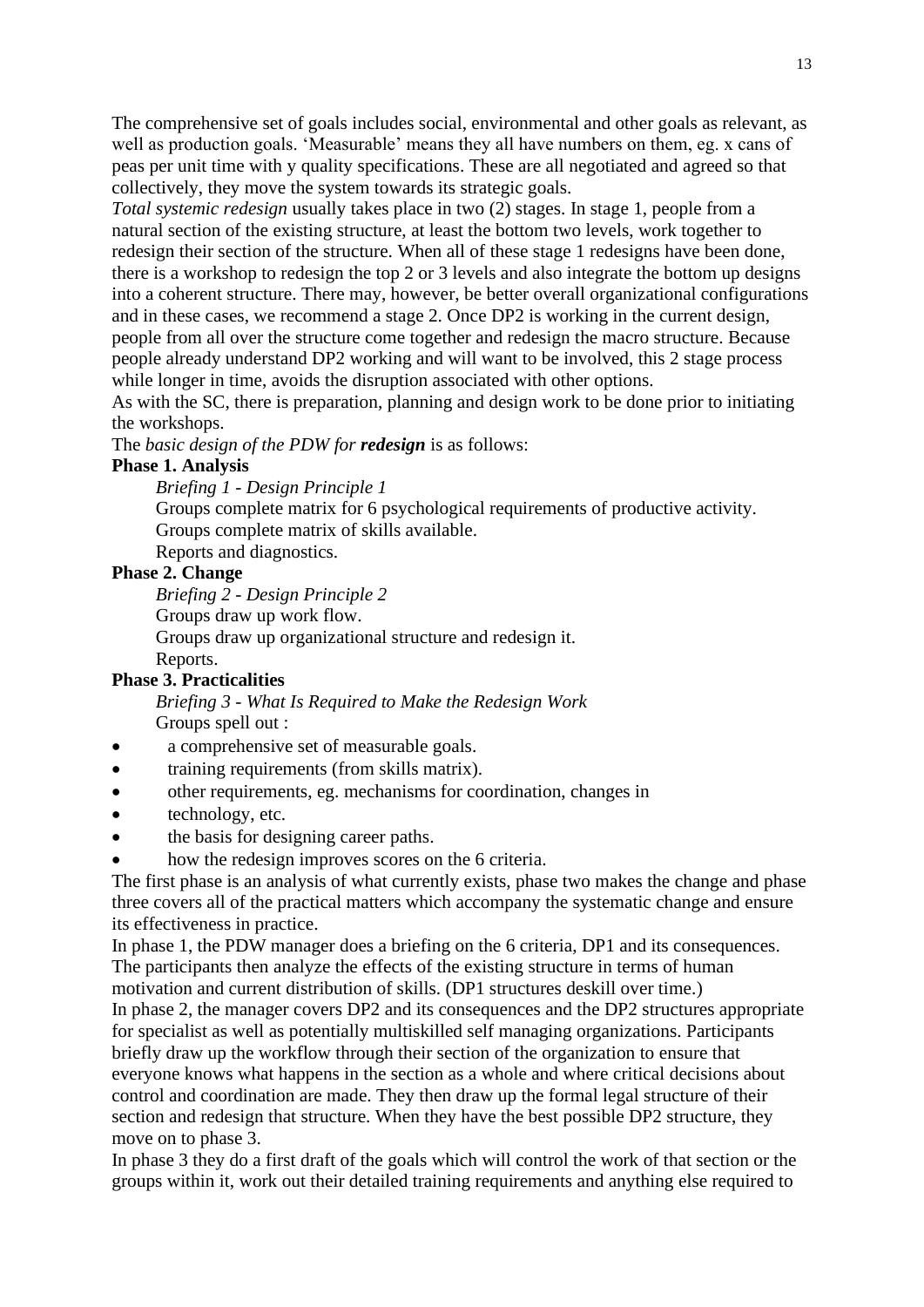make the new structure work in practice. They also do a first draft of a new career path based on skills as it would apply to them in their work. These drafts are later negotiated and agreed with whatever designated organizational authorities. A final career path based on payment for skills will be designed by a professional career path designer.

The final system design will be individual to your people and your organizational strategic goals. It will be a variation on some basic sorts of models from multiskilled throughout to various mixtures of multiskilled to the specialist and project models shown above.

The *application* of the PDW is very flexible. The basic rule is that there must be **no imposition** of a design. Everybody in the organization fills in the matrices for the 6 criteria and skills, and is involved in the final design.

Apart from this rule, PDWs can be done in parts separated over time, workshops can be composed of single sections, deep slice teams from a section, multiple teams designing different sections or multiple teams designing the same section with integration. There is also the option of using a workshop using mirror groups which adds to organizational learning. These choices will depend on the nature of each individual workplace.

There is also a modified version of the PDW for the *design* of organizational structures from scratch (emery M, 1999). This is useful for the design of greenfield sites, project teams, communities following Searches, etc.

### **Specific changes from STS**

There are many differences (Emery M 1993) but the major changes are:

- substitution of organizational design principles for old STS concepts and language (eg. sociotechnical, joint optimization)
- addition of conscious conceptual knowledge of design principles, 6 criteria and how to redesign on the run - this is essential for systemic active adaptation to both internal and external change (Emery M, 1999).
- no analysis of variance people know how the place works
- collective participation replaces experts and design team

#### **Diffusion**

Diffusion is powered by the affect system, particularly the affects of excitement and joy as explicated by Tomkins, 1963 (Emery M 1986). Affects, ideals, structures, learning and motivation are systematically related. The basic prerequisites of a purposeful (DP2) organizational system and appropriate task, reliably elicit ideals and positive affects and consequently, produce the motivation to diffuse. The only other component required for effective diffusion is conscious conceptual knowledge of that which people are motivated to diffuse. The 2 stage model provides this knowledge.

Open systems thinkers now have available to them a vast array of conceptual and practical tools. With these they can design an infinite variety of methods which encompass DP2 and active adaptation more generally.

#### **Elaborating the Model to Cultural Change**

The model can be extended infinitely to address adaptation at the cultural level over much longer time spans. Culture is defined as a system of behaviours in context. Cultural change is produced by an integrated sequence of activities in which there is an individual goal for each, and at the same time an ultimate goal to the whole sequence. Sommerhoff's integration theorem states: "If  $G_A$  is the goal event of a directive correlation A and if the occurrence of  $G_A$  is a necessary condition for the occurrence of the goal, event  $G_B$  of a directive correlation B, then  $G_B$  is also a goal-event of A." (Sommerhoff 1969: 187-8). As  $L_{22}$  and  $L_{11}$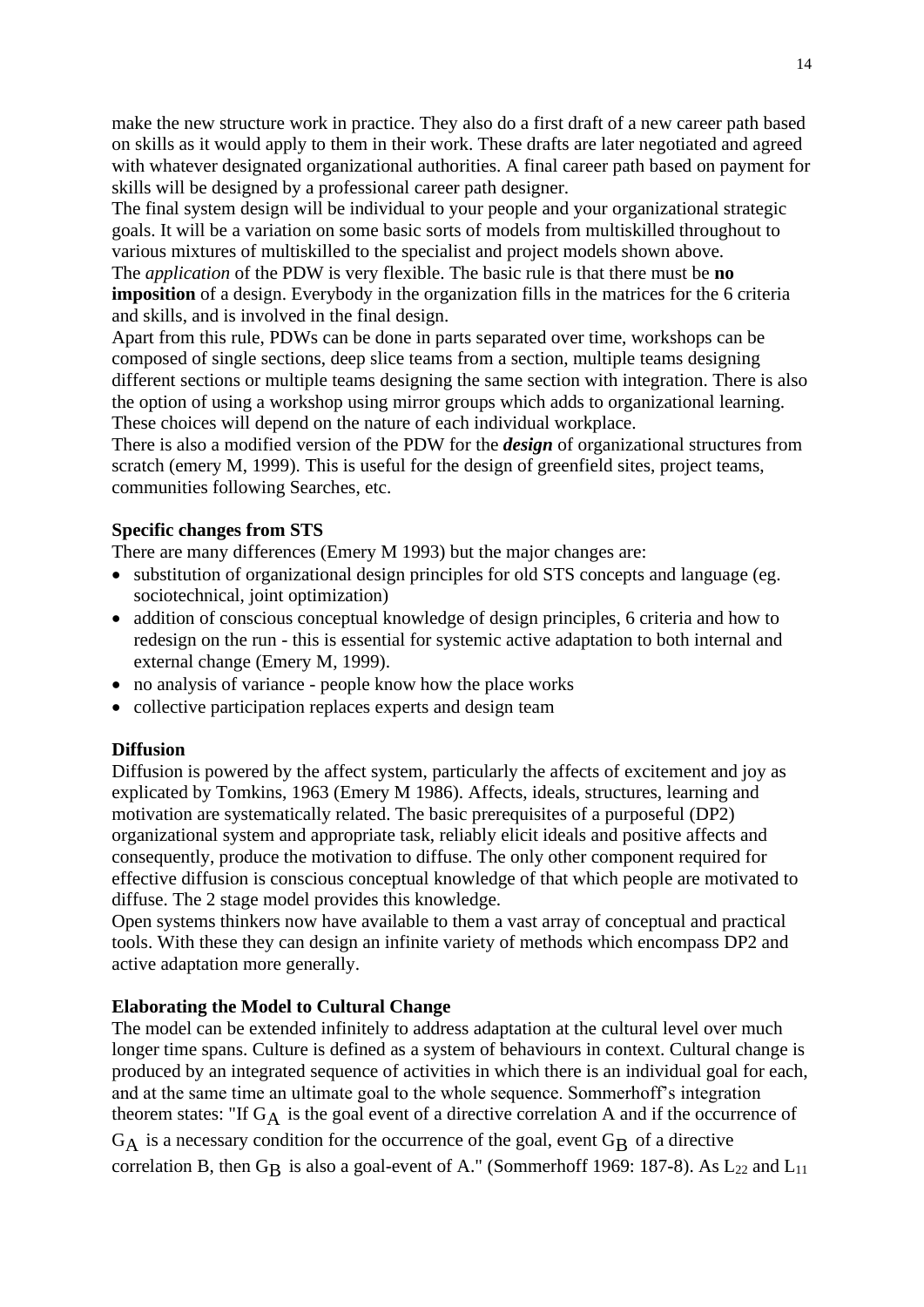are coimplicative, mutually determining through a process of coevolution, sequences of directive correlations will then look as in Figure 9.  $L_{11}(L_{22})$  means the system as it is defined by reference to the environment in which it exists and vice versa for  $L_{22}(L_{11})$  (Emery F 1993).





At each point in time, the environment is defined in terms of the changing systems which form it. Similarly the systems within it are defined by the nature of the environment they form. Any one system has only a limited effect on the field but as systems influence each other and coordinate their directions relative to the field, they can have a significant and visible effect. After both system  $(L_{11} (L_{22}))$  and environment and  $(L_{22} (L_{11}))$  have responded to the starting condition, they have changed each other at  $t<sub>2</sub>$ . This continues to happen. If such a sequence is adaptive over time, it will result in a more coordinated movement of  $L_{22}$  and  $L_{11}$ . At t<sub>n</sub> there is a distinctly different culture which when sufficiently widespread, becomes a new environment. The open systems model is inherently and continuously dynamic. When we translate the Figure 9 into the 2 stage model,  $L_{11}(L_{22})$  is an organisation or community which has Searched and created its set of strategic goals incorporating the ideals,  $G_N$ . As it implements its plan, the environment  $L_{22}(L_{11})$  is itself changing. By the time  $L_{11}(L_{22})$  arrives at  $G_A$ , the first level of subgoal in the nested temporal hierarchy of strategic goals ( $G_N$  includes  $G_B$  which includes  $G_A$ ), the organisation must, as it assesses its progress, continue puzzle learning, re-evaluating changes in L<sub>22</sub> and its position in relation to them. Where there have been discontinuities in the field or even moderate shifts in areas of relevance for the process of  $L_{11}$ , priorities will need to be revisited and probably reordered. Monitoring the  $L_{22}$  becomes a way of life. If  $L_{11}$  has democratized itself (its first goal,  $G_A$ ) for learning, it will be able to not only respond adaptively in terms of modifying its G<sub>B</sub>, but the creativity of its people released by the change to DP2 will also have resulted in innovations which themselves require redefinition of GB. As the strategic goals embody the ideals, then the process of mutual adaptation of  $L_{22}$  and  $L_{11}$  can continue towards  $G_N$ . Because  $G_N$  is ideal based, it can only be approximated over time. Therefore, adaptation is a continuing process in which the subgoals  $G_A$  onwards, become milestones and deliberate pauses for reassessment of both  $L_{22}$ and  $L_{11}$  and adjustment of further goals towards  $G_N$ . But of course, as more systems Search

and follow the process approximating  $G_N$  so  $L_{22}$  itself evolves through Type IV towards a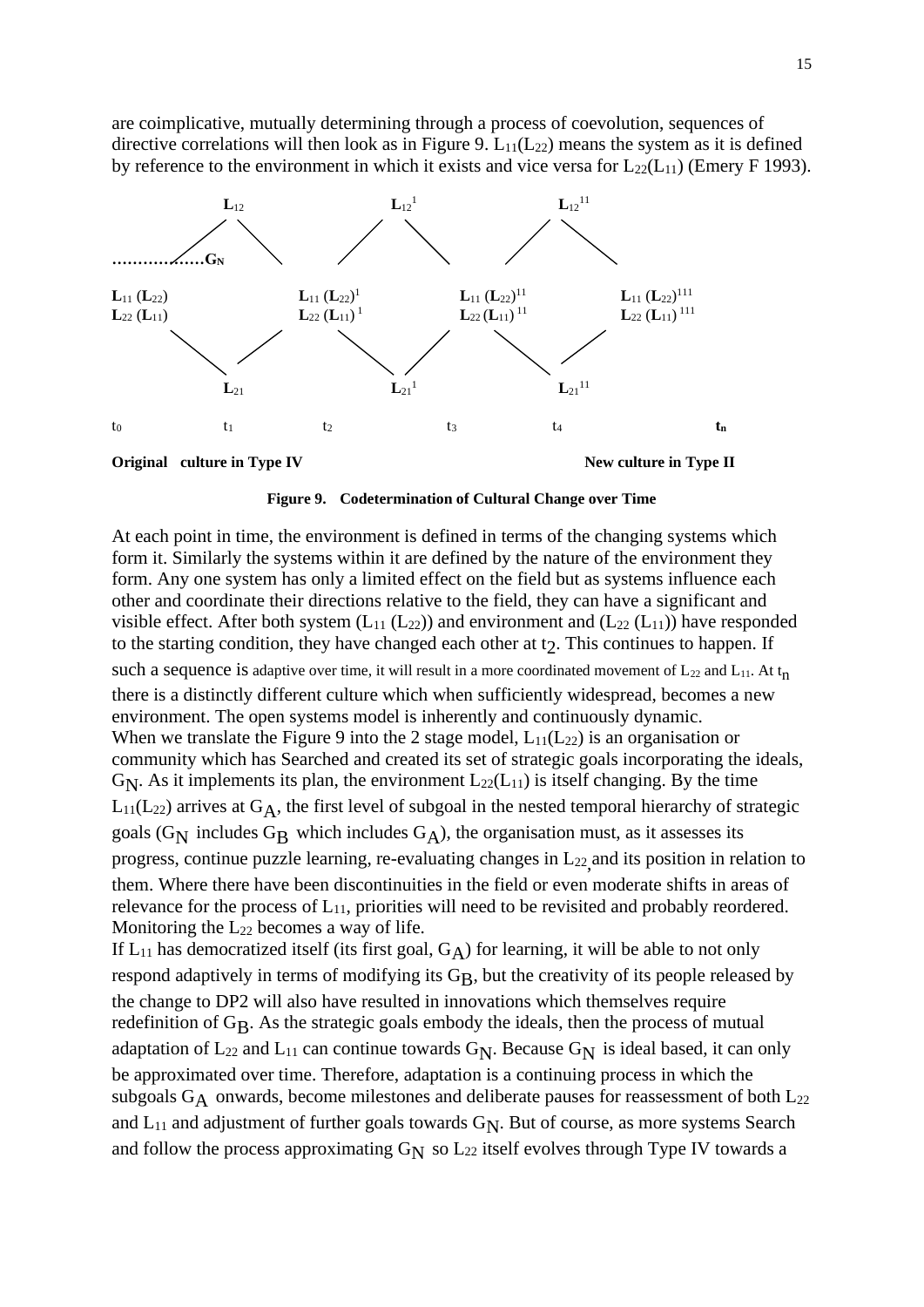new Type II. This is exactly the thinking behind some current forms of strategic alliance and other dedicated relationships.

As systems become adaptive, they establish protected sanctuaries of ideal based structures and processes which function as Type II environments. Over time, as more systems become adaptive, these pockets of Type II cohere into larger, more encompassing systems, finally evolving into a new, modern form of clustered, placid environment, the new Type II.

### **A CASE OF CONCEPTUAL AND METHODOLOGICAL MALADAPTION**

Much USA social science appears to have ignored the concept of directive correlation as the particular and contextualism as the general. Emery  $&$  Trist (1965) is much cited but little used. Without understanding of the  $L_{22}$ , there can be little progress as it is perfectly possible to hypothesize and behave as if there were no consequences of the action of a single system. This neglect has caused some strangely distorted views of open systems, eg. they are based on a pregiven environment, independent of an observer which generates "a fundamental opposition or antagonism between organism and environment". There is a widespread view that "OST has essentially ignored, or failed to appreciate, the co-emergent nature of organization and environment" (Purser, 1993, p193).

It is a good question as to how and why the USA managed to ignore Sommerhoff in relation to open systems. In *Towards a Social Ecology* published in the USA in 1973, Emery & Trist devote a whole section to directive correlation (pp6-8). Specifically, Emery states "It is understood that these conditions may vary independently of each other and do not constitute a closed system wherein the initial state of one would determine the initial state of the other" (p7). Similarly, its Appendix includes an explication of the move from "closed to open systems" (p211) and discusses the tendency in the realm of social theory "to continue thinking in terms of a 'closed' system, that is, to regard the enterprise as sufficiently independent to allow most of its problems to be analyzed with reference to its internal structure and without reference to its external environment." (p212)

Much social science in the USA is mechanistic, fixated within the Type III environment and its model of organization. The word 'organization' is used to connote DP1 structures and 'corporation'. That is, there is no concept of an organization structured on DP2 or even of one which functions as if there were a Type IV environment. Purser found a view that "Within the OST framework, the goal of an organization is also to bring inside the boundaries all the good things (raw materials .... etc) while paying out as few goods as possible...The organization - environment boundary is reified and solidified (amounting) to a collective forgetting of the surrounding space or background in which the organization is embedded" (p192). This is a classic definition of the appropriate organization for a Type III environment, a bureaucracy, competitive to the death, totally ignoring the effects of its actions on the broader environment with the exception of pursuing a win-lose strategy in relation to relevant competitors.

A further clue is given by the conjunction of "OST/STS" (Purser, p186) where 'STS' is the corruption of original open social technical systems theory into the method practiced in USA today. Here we have another clear case of maladaption. STS as it is practiced today in the USA, despite its efforts to be participative and 'fast cycle' has not escaped from the method which was practiced by the pioneers of the experimental period (Emery, M, 1993, pp141-7). That methodology was explicitly adapted to the environment of the time which required rigorously produced and precise data to prove the existence of an alternative to DP1. There had to be high confidence in the scientific reliability and validity of the results. This involved detailed measurement and redesign of the technology as well as the social system in order to arrive at joint optimization. Once it was proven that there was a workable alternative to DP1,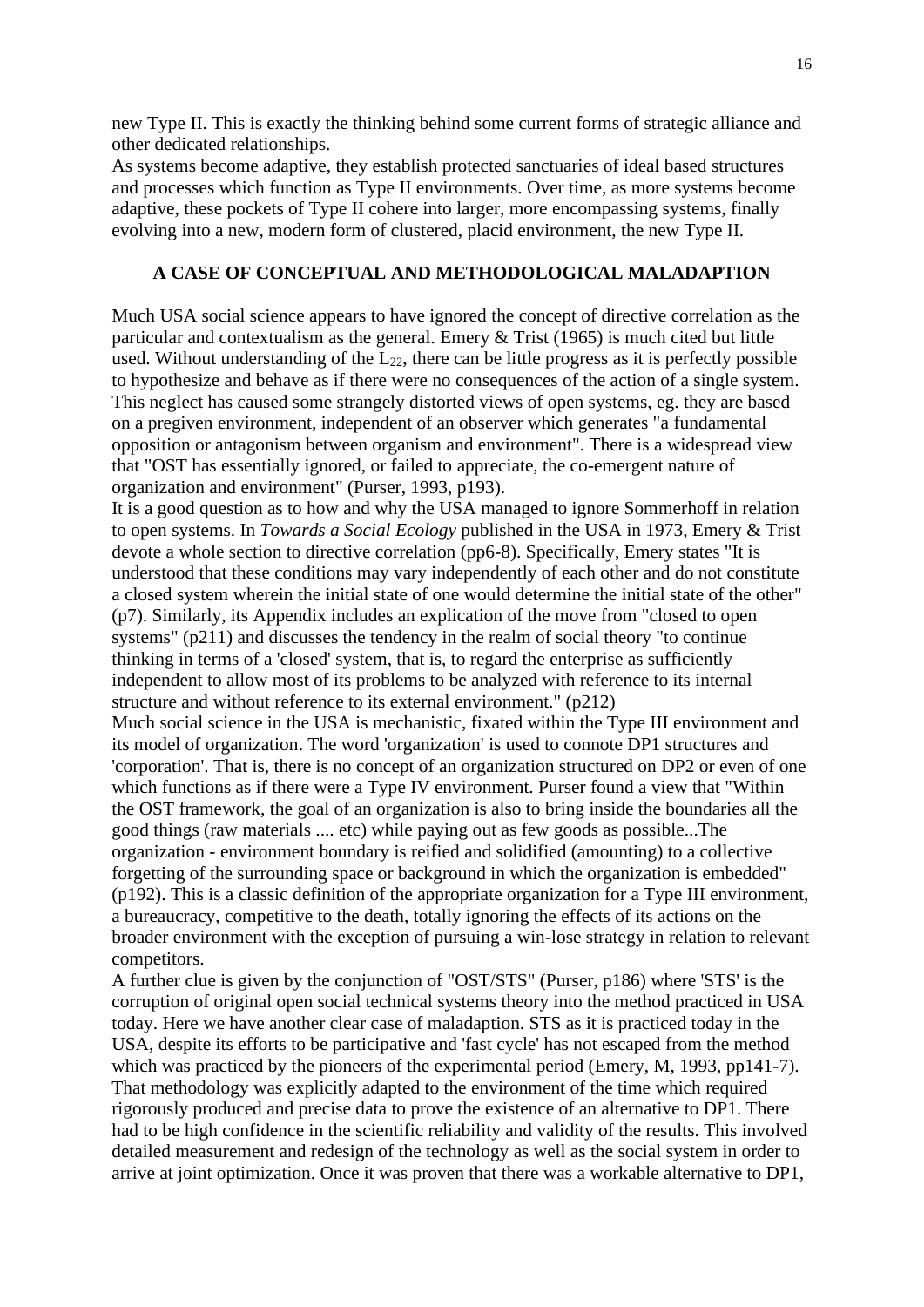it was time to move into the diffusion phase, Phase C (Emery F 1969). By this time also, the environment had evolved well into the Type IV. Both the needs of diffusion and the new environment demanded totally new methods.

Passmore et al (1982, p1180) call for more research, into a method rendered obsolete by a new world and the Participative Design Workshop which is designed specifically to meet the new set of needs. Today in the USA, there is still a heavy emphasis on the technological side of the system, the "technocratization of OST" (Purser, 1993, p217). Yet technological innovation is relatively infrequent (Passmore et al, 1982).

Misconceptions of STS in the USA are legion. Part of the problem is that STS has come to mean no more than organizational change of some type, similar to the all encompassing use of the term QWL. The list of features in Passmore et al's review of STS studies is a dog's dinner. Many features such as 'teams' which remain under direct supervision, are directly opposed to the goals of the original sociotechnical systems work. Macy & Izumi (1993) have gone further and rewritten history. On pages 246 and 276 they define 'semi-autonomous' teams as work groups with a 'coach' but without first and/or second line supervisors, and 'autonomous' teams as those working without a 'coach' and without first and/or second line supervision. 'Semi-autonomous' was the original name applied to the basic units within a DP2 structure, as in the Norwegian Industrial Democracy Project. "Through the 1950s and 1960s it was common to refer to democratized work groups as 'semiautonomous groups' (Emery F, 1980). There was no concept of 'coach'. Most 'coaches' are supervisors with a name change, cosmetic rather than structural change. The term 'autonomous' is silly as every group is an interdependent part of a whole, governed by a precisely defined set of goals and a plethora of rules and regulations governing their use of resources. The modern and by far most accurate term is 'self managing' group (Emery F 1980). Self managing means simply that the group manages itself, its people and all of its tasks together to meet their comprehensive set of measurable goals, ie. it takes responsibility for its own coordination and control. The fact that the original intent was to change the design principle on which organizations were structured has gone missing entirely in the USA. In this sense, much North American social science is not only pre-Type IV, it is also ahistorical.

Examples of 'accelerated' STS (e.g. Lytle et al, 1994: Axelrod, 1994) are usually only variants on the old process. Lytle (1994) advocates a series of conferences. The first called a Futures Search Conference constructs a vision of the future organization without necessarily considering the  $L_{22}$ . There is, therefore, no concept of adaptation. The second which may be merged with the first, analyzes the business environment, often referred to as the 'external environment'. There is, therefore, no differentiation of  $L_{22}$  from task environment. The third and fourth perform the technical and social system analyses. These are followed by a 'design conference' in which participants work on the broad features of the new organization and consider issues. It appears not to include any mention of the organizational design principles. Then there is an 'implementation planning' conference in which participants "flush out the details of the design for their respective unit,...the boundaries and roles in a new team" (p22). They can't be genuinely self managing teams because in those, there are no set roles. It all remains dependent on DP1 with a heavy infrastructure of representatives, committees, consultants etc.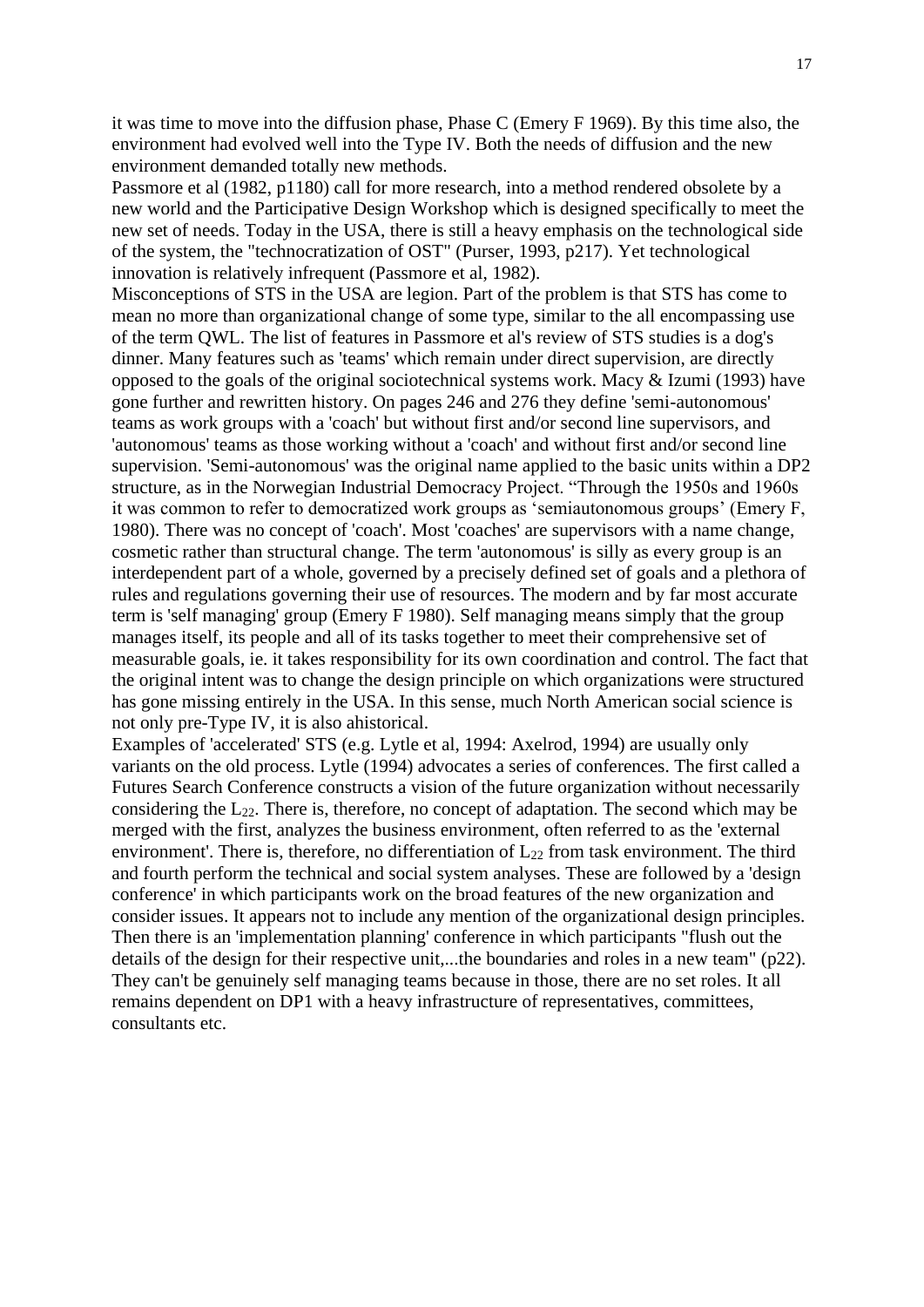

**Figure 10. Conceptual and Methodological Maladaption in USA**

Figure 10 shows that 'STS' which consists of

- 1. theorizing in terms of DP1 organizations for a stable  $L_{22}$  (Type III) and
- 2. practicing a method, the usefulness of which finished with the completion of the Norwegian Industrial Democracy Project (Emery & Thorsrud, 1976)

is not adaptive and can't produce a desirable adaptive future. It is an instance of a function exceeding the back reference period where the back reference period is  $t_1 - t_n$  rather than  $t_1$  – t0. In other words, it is designing for a world that no longer exists. Such a continuing response in terms of both old inappropriate theory and practice can only increase the distance between an active adaptive system in the Type IV environment and the state of systems produced by such responses. The USA has ignored the rest of the world and is living in the past. To be effective, STS2 must go back to basics and catch up with 30 years of progress before it can move on. This applies equally to 'integral organizational renewal'. Others such as 'democratic dialogue' are also maladaptive but for different reasons.

Clearly USA 'STS' has shifted into closed systems. In addition, 'autopoiesis' or organismic self regulation (Maturana & Varela, 1980) is commonly employed as a conceptual framework and this fits precisely with the above analysis. In his analysis of the theory of autopoiesis as one of a modern genre, Arnheim (1990) discusses this denial of objective reality and genuine commerce with it as a symptom of "the state of mind of the culture", a toxic blend of Hume & Nietzsche which "has had an irresistible influence on the mood of our time" and "darkened our philosophy like a cloud of poison gas". It is a negativistic world view in which people are purposeless and "static". This "pathology of our spirit" means of course that we cannot make change, that we are totally at the mercy of our unfolding 'self regulation' and the 'perturbations' caused by the environment which is only a mediated perceptual construct anyway. The analogy is that of a pilot flying by instruments alone in total darkness, able to change only the readings on the dials. Arnheim cannot tell "whether the ominous visions of a vanishing world are the forewarnings of a dying civilization or whether a coming generation will recover from the attack" (p278). If it is the former, then no change is possible. Under autopoiesis, active adaptation becomes not simply a maladaption but a nonsense. Dissociation becomes the only adaptive option. All other scenarios (Crombie, 1972, Emery F, 1977b) become maladaptive because they contain a component of purposefulness.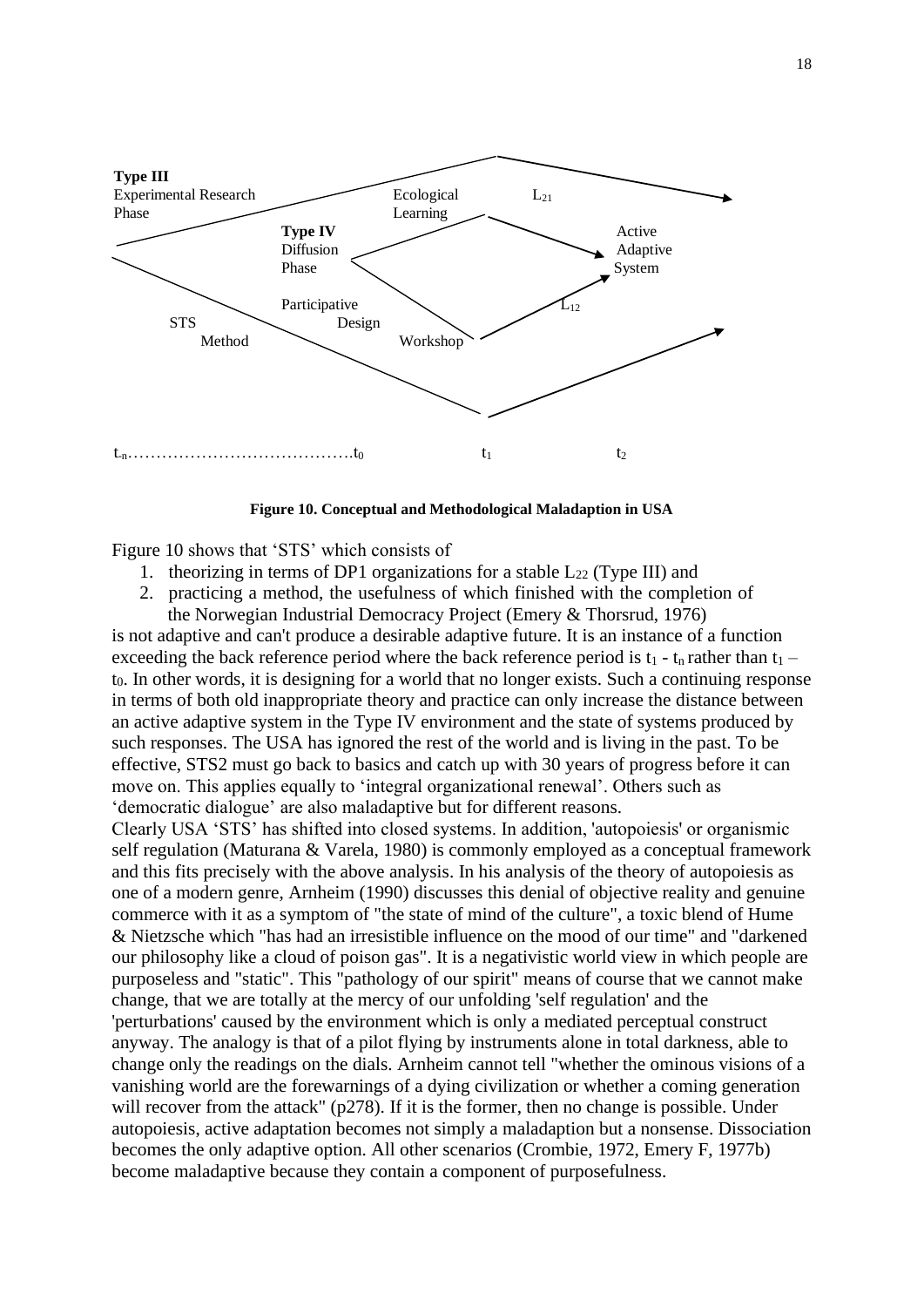Autopoiesis as denial of reality may be attractive to a culture reeling under its accumulating maladaptions and uncertainty caused by the acceleration of the Type IV environment but in many ways it seems a ploy. Is it attractive because it provides a rationale for the 'haves' and elites to abandon the search for effective methods for change and urge acceptance by the disadvantaged and oppressed of their lot? Consultants are certainly among the elite. More recently Varela et al (1991) have argued that organism and environment are coimplicative but specifically reject Gibsonian direct perception on the grounds that it detracts from the 'autonomy' of the organism (p204). But an organism cannot be both totally autonomous and codetermined. And without direct perception, the system is still closed and the environment unknown, still unamenable to first hand directed purposefulness.

'STS' along with closed systems eclecticism, the production of papers which are words only, and aggressive competition for highly paid consultancies is a social science symptom of dissociation (Emery F 1977) with a consequent neophilia. Its observers agree that it springs from an imbalance of the individual over the common good, the common unity or simply, the community (Kemmis, 1990).

#### **CHALLENGES**

The first challenge is that while democratization is proceeding in organizations and communities, the education system must be democratized, particularly higher education involved in the production of elites. We cannot afford to continue producing even more managerial, academic and consulting dinosaurs for a world which no longer exists. The second is that we need to start working more directly on changing the design principles at the governance level.

These two major challenges are interrelated in that they are necessary steps to reversing the current strong trends towards maladaption. There is a third which I put here in the form of two questions. Is there hope that social science may recover its sense of responsibility? And does it matter? Yes to the first and probably not to the second. People are finding the resources they need, or they are generating them. They will simply bypass mainstream channels if they are not delivering. Understanding of what is required is already diffused through the social field. Some US social scientists are already conscious of the malaise and their joint responsibilities. Why don't you come and join us?

#### **REFERENCES**

Ackoff, Russell L. & Emery, Fred E. 1972. On purposeful systems. Intersystems. 1981. Angyal, Andras. 1941. A logic of systems. In Emery (Ed) (1981) Systems thinking, Penguin Vol. 1, 27-40.

Angyal, Andras. 1965. Neurosis and treatment: A holistic theory, John Wiley & Sons. Arnheim, Rudolf. 1990. The vanishing world & kohler's inkwell**,** 271-278 of Irvin Rock (Ed.). The legacy of Solomon Asch. Essays in cognition & social psychology*.* Lawrence Erlbaum Associates. Hillsdale, N.J.

Asch S E. 1952. Social psychology. Prentice Hall.

Axelrod, Dick. 1994. The Conference Model approach: How four organizations saved time and increased commitment. Perspectives*.* The Axelrod Group.

Baburoglu, Oguz. 1988. "The vortical environment: The fifth in the Emery-Trist levels of organizational environments". Human Relations 41(3): 181-210.

Bion, W.R. 1952. Group dynamics: A review. International Journal of Psychoanalysis*,* 33: 235-247.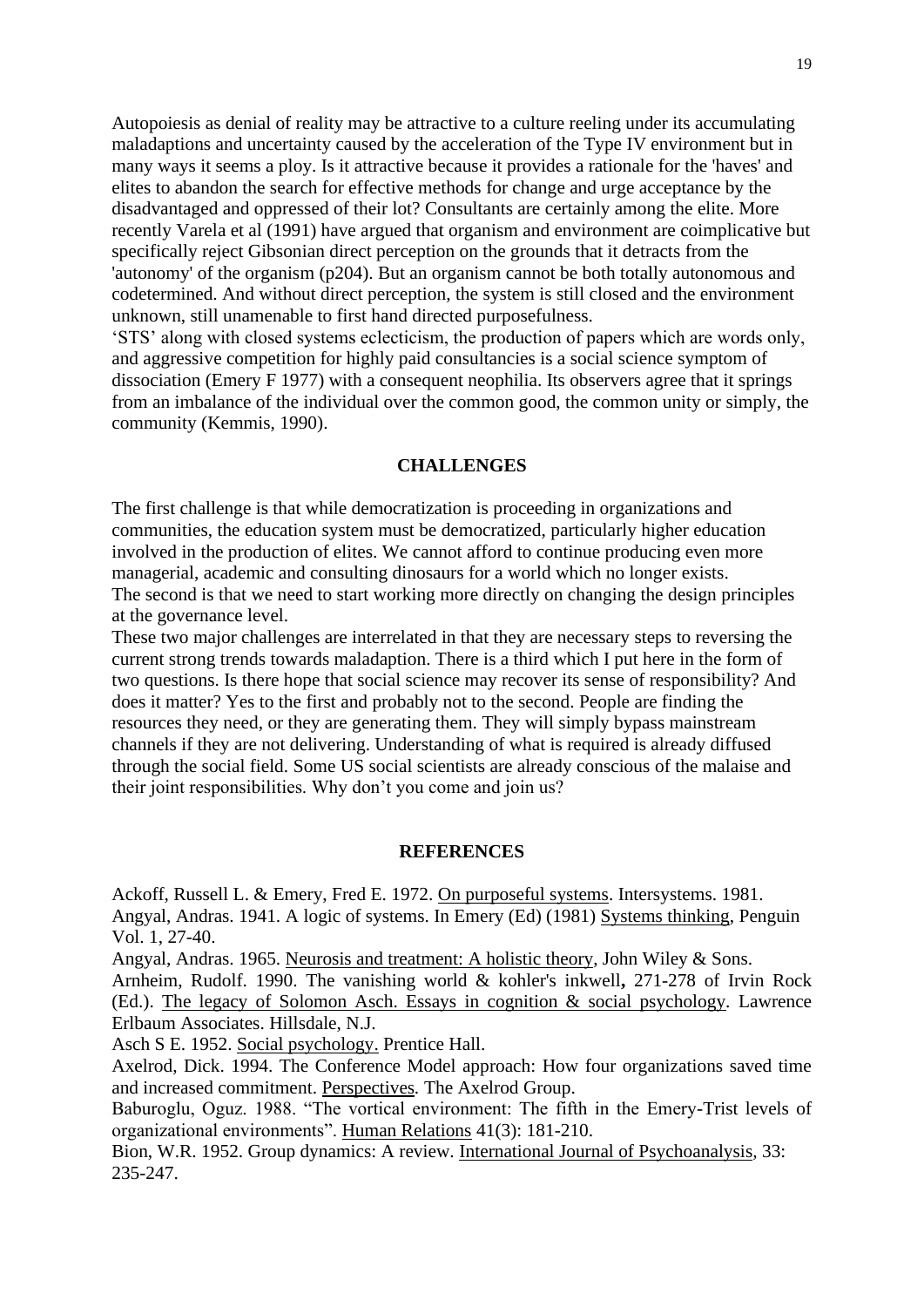Bion, W.R. 1961. Experiences in groups. Tavistock.

Chein, Isidor. 1972. The science of behaviour and the image of man. Basic Books.

Crombie, A.D. 1972. Planning for turbulent social fields, Ph.D. Thesis, A.N.U.

Davies, Alan. 1979. Participation & Self Management in Course and Conference Design*.* Centre for Continuing Education, Australian National University, Canberra. Edited version, 271-313 of Emery M (Ed) 1993.

Emery, F E. 1959. Characteristics of socio-technical systems. pp38-86 of Emery Fred, The emergence of a new paradigm of work. 1978. Centre for Continuing Education, Australian National University, Canberra

Emery F. E. 1966. The rationalisation of conflict: A case study. Tavistock TIHR Document, No. T821

Emery F E. 1967. The next thirty years: Concepts, methods and anticipations. Human Relations 20: 199-237.

Emery, Fred. 1969. The Historical Validity of the Norwegian Industrial Democracy Project. Tavistock Document HRC 210; pp154-258 of Trist & Murray, 1993

Emery Fred, 1974. Adaptive systems for our future governance. In Emery M (Ed) 1993, pp185-199.

Emery F E, 1976. Causal path analysis. In Emery F (Ed) 1981. Systems thinking. Vol. I. Penguin. 293-298

Emery, Fred. 1977a. Youth - Vanguard, victims, or the new vandals? National Youth Council of Australia and Limits to choice. 1978. Centre for Continuing Education, Australian National University.

Emery, Fred. 1977b. Futures we are in*.* Leiden: Martinus Nijhoff Social Sciences Division. Emery Fred. 1980a. Educational paradigms: An epistemological revolution. In Emery Merrelyn (Ed) 1993. 40-85.

Emery Fred, 1980b. Designing Systems for Greenfield Sites. Journal of Occupational Behaviour, 1 19-27; Trist & Murray (Eds) 1993. 192-201

Emery F E, 1982. Socio-technical foundations for a new social order. Human Relations. 35. 1095-1122

Emery F E, 1984. Systems thinking and macro-marketing. Quality of Work Life. 1.

Emery Fred, 1989. A logic of hyptheses. Unpublished

Emery F E, 1993a. Policy: Appearance and reality. Ch 6 De Greene, Kenyon B, A systems-based approach to policymaking. Kluwer Academic Publishers.

Emery Fred 1993b. Note to van Eijnatten. In van Eijnatten, Frans M. 1993. The paradigm that changed the workplace*.* Assen.Van Gorcum, 88-9.

Emery Fred & Emery Merrelyn. 1974. Participative design: Work and community life. In Emery M, 1993, 100-122.

Emery, Fred & Emery Merrelyn 1976. A Choice of futures. Martinus Nijhoff Social Sciences Division, Leiden.

Emery, Fred & Thorsrud, Einar. 1969. Form and content in industrial democracy. Tavistock. Emery, Fred & Thorsrud, Einar. 1976. Democracy at work. Martinus Nijhoff Social Sciences division, Leiden.

Emery, F. E. & Trist, E. L. 1972. Towards a social ecology. Plenum/Rosetta, (1973) (1975) Emery, F. E. & Trist, E. L. 1965. The causal texture of organizational environments. Human Relations, 18: 21-32.

Emery, Merrelyn (Ed.) 1974. Planning our town: Gungahlin*.* Centre for Continuing Education, Australian National University

Emery M (Ed), 1976. Searching: For new directions, in new ways, for new times. Centre for Continuing Education, Australian National University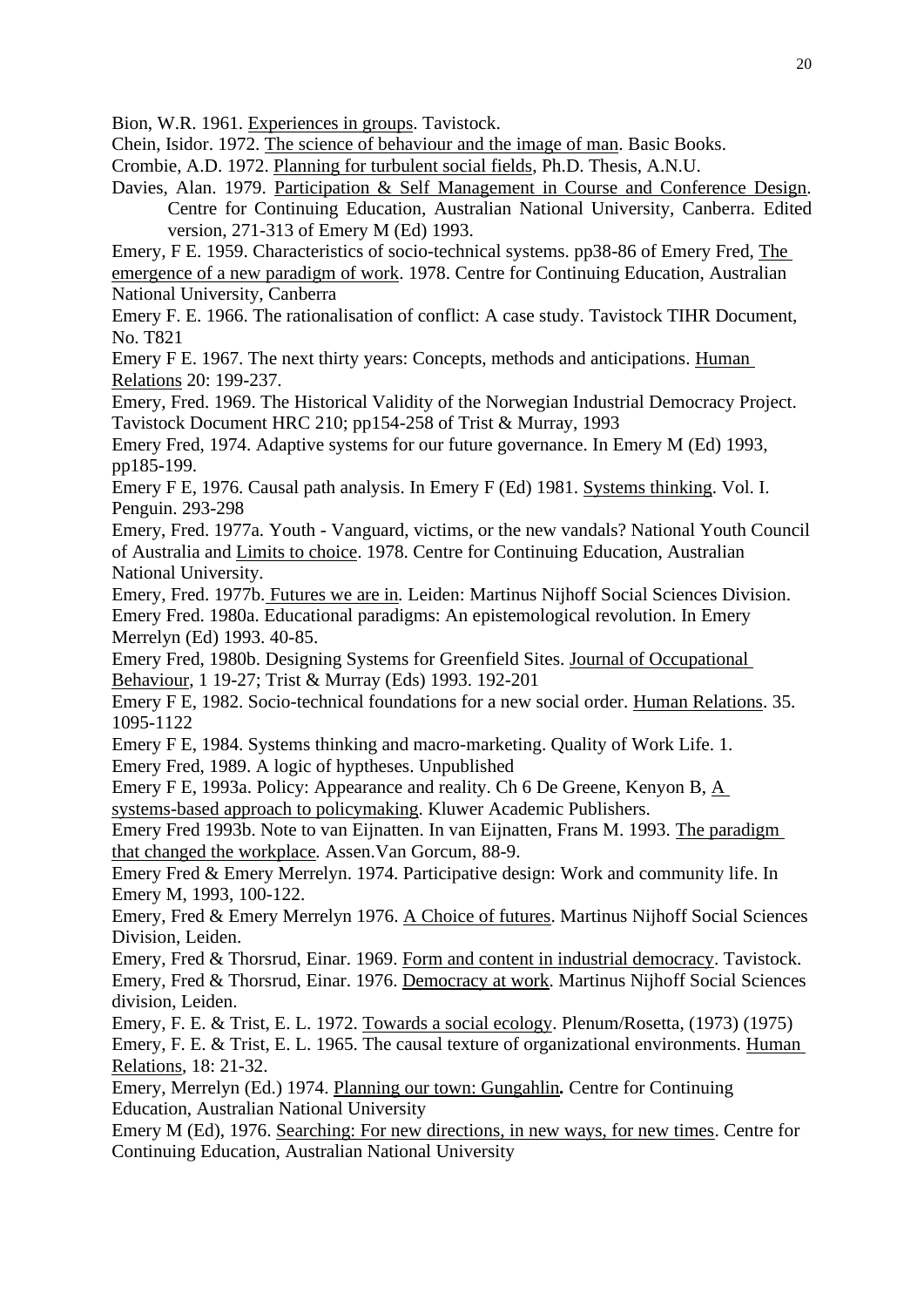Emery M, 1982. Searching: For new directions, in new ways, for new times. Centre for Continuing Education, Australian National University

Emery, Merrelyn. 1986. Toward an heuristic theory of diffusion. Human Relations*,* 39(5): 411-432.

Emery, Merrelyn (Ed). 1993. Participative design for participative democracy. Centre for Continuing Education, Australian National University.

Emery Merrelyn. In Press. Organizing for successful implementation of participative planning: The two stage model of active socioecological adaptation. Concepts and

Transformations: International Journal of Action Research and Organizational Renewal. Emery, Merrelyn. 1999. Searching: The theory and practice of making cultural change. John Benjamins.

Emery Merrelyn & Emery Fred. 1978. Searching: for new directions, in new ways, for new times. In Sutherland John W (Ed). 1978. Management handbook for public administrators. Van Nostrand Reinhold Co. 257-301.

Emery M & Purser R. 1996. The Search Conference:A powerful method for planning organizational change and community action. San Fransisco: Josey Bass.

- Johnston, T D & Turvey M T. 1980. A Sketch of an ecological metatheory for theories of learning. In Psychology of learning: Motivation*.* Vol. 14. Academic Press Inc. 147-205.
- Keesing, Roger M. & Keesing, Felix M. 1971. New perspectives in cultural anthropology. Holt, Rinehart and Winston, Inc.
- Kemmis 1990. The Politics of Place

Koffka, K. 1935. Principles of gestalt psychology. Routledge and Kegan Paul, Ltd., London.

Lippit Ronald & White Ralph K. 1943. The 'social' climate of children's groups. Ch XXVIII of Child behaviours and development. Roger G Barker, Jacob S Kounin & Herbert F Wright (Eds). London, McGraw-Hill.

Lytle, W O & Associates. 1994. Options for accelerated organization design**.**

Macy, Barry A & Izumi Hiroaki (1993) Organizational change, design, and work innovation:

A Meta-analysis of 113 North American field studies- 1961-1991. Research in

Organizational Change and Development. 7. 235-313.

Maturana, H.R. & Varela, F.J. 1980. Autopoiesis & cognition. Dordrecht : Reidel.

Maturana, Humberto R & Varela, Francisco J. 1987. The Tree of knowldge. Boston & London, New Science Library, Shambhala

Passmore, W A, Francis C, Haldeman J & Shani A (1982) Sociotechnical systems: A North American reflection on empirical studies of the seventies. Human Relations*.* 35. 12. 1179-1204

Pepper, Stephen C. 1942. World hypotheses*.* University of California Press. 1970.

Purser, Ronald E. 1993. Opening up open systems theory: Towards a socioecological understanding of organizational environments. 181-251 of Tulku, Tathang (Ed) Mastery of mind: Perspectives on time, space and knowledge*.* Dharma Publishing.

Sommerhoff, G. 1969. The abstract characteristics of living systems. In Emery (Ed.) 1981. Systems thinking, 144-203.

Tomkins, Silvan S. 1963. Affect, imagery, consciousness. Springer.

Treyvaud E R & Davies A T. 1991. Cooperative education for professsional development in regional areas. Department of Employment, Education and Training, Canberra.

Trist, Eric L. & Bamforth, K.W. 1951. Social and psychological consesquences of the longwall method of coal-getting. Human Relations, IV, 1, 3-38.

Trist, Eric L. & Emery, F.E. Report on the Barford conference for Bristol/Siddeley,

Aero-engine Corporation. July 10-16, 1960'. Tavistock TIHR, Document No. 598, London. Varela F J et al. 1991. The embodied mind. MIT Press.